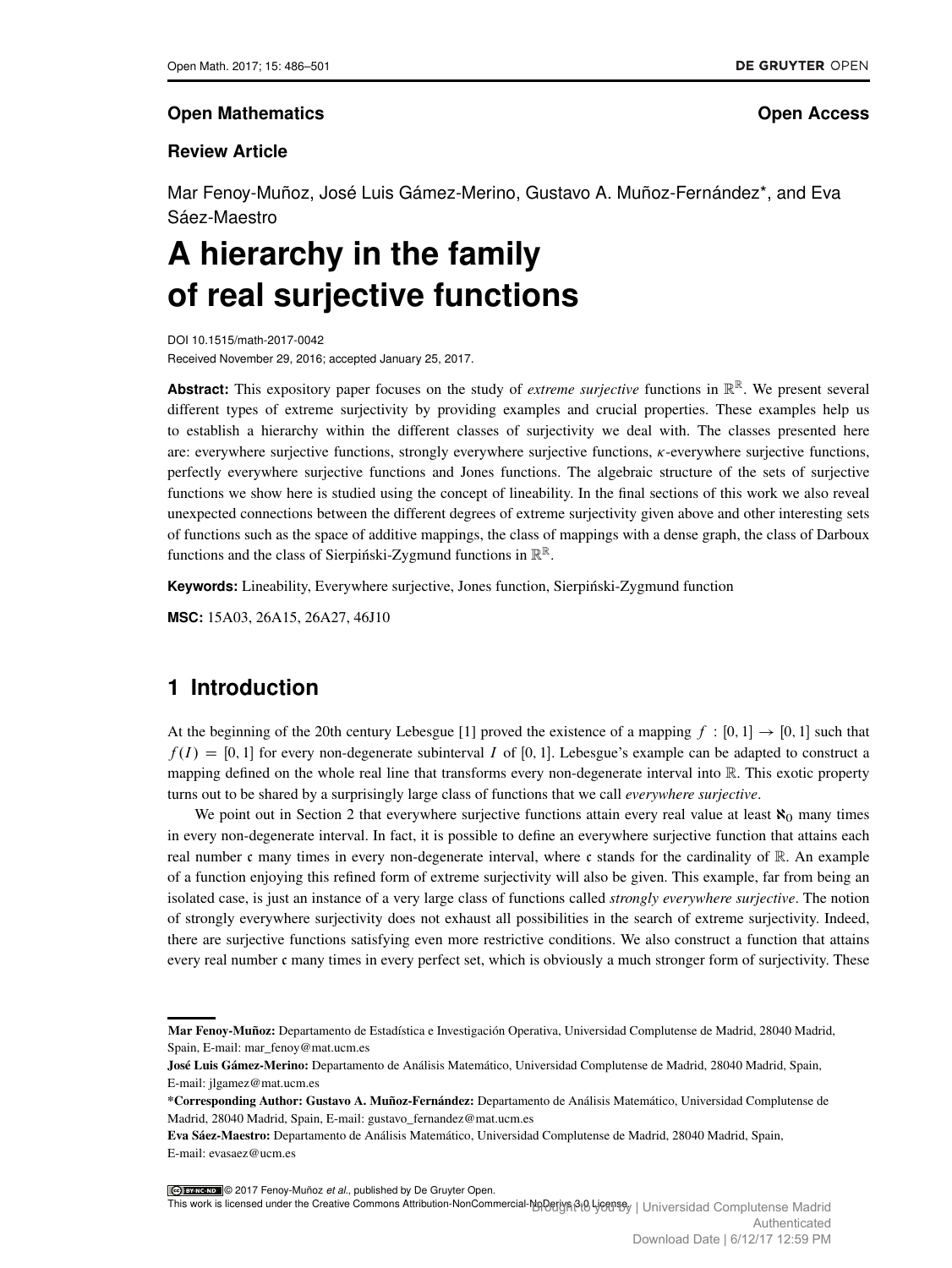functions are called *perfectly everywhere surjective*. We can take an even further step forward towards "supreme surjectivity". In 1942, F. B. Jones [\[2\]](#page-14-1) constructed a function whose graph intersects every closed set in  $\mathbb{R}^2$  with uncountable projection on the abscissa axis. The functions that satisfy this latter property are called Jones functions. It is easily seen that a Jones function is perfectly everywhere surjective. The class of Jones functions can be proved to be large from an algebraic point of view too.

In order to formalize what is meant by an "algebraically large set" the notion of *lineability* is commonly used. We say that a subset M of a linear space E is  $\lambda$ -lineable, if  $M \cup \{0\}$  contains a linear subspace of E of dimension  $\lambda$ . If  $M \cup \{0\}$  contains an infinite dimensional linear space we simply say that M is lineable. In Section [3](#page-7-0) we will show, among other important results, that the four classes of surjective functions mentioned above are lineable, actually 2<sup>c</sup>-lineable. It is important to mention that the study of the lineability of sets of strange functions has become a fruitful field since the term "lineability" was coined in 2005 (see [\[3\]](#page-15-1)). A thorough description of the most relevant lineability problems and other related topics can be found in the monograph [\[4\]](#page-15-2) or in the expository paper [\[5\]](#page-15-3). The interested reader may also consult the references [\[6–](#page-15-4)[23\]](#page-15-5).

In Section [4](#page-10-0) we establish the connection existing between the classes of extremely surjective functions defined in Section [2](#page-1-0) with other classes of interesting functions. We consider the sets of additive (that is, Q-linear) mappings, functions with a dense graph, Darboux functions and Sierpinski-Zygmund functions.

This survey paper is written in such a way that it is accessible to the largest possible audience. For this reason we provide a good account of examples, which are presented in detailed for completeness. We also give full proofs of most of the lineability problems introduced in Section [3.](#page-7-0) We have included the proofs of several well-known topological results in order to make the paper as inclusive and self-contained as possible. However we have decided to omit the proofs that either are too complex or require complicated techniques of set theory.

We will use the following standard definitions and notations:  $\mathbb{R}^{\mathbb{R}}$  stands for the set of all mappings from  $\mathbb{R}$ to R. D denotes the subset of  $\mathbb{R}^{\mathbb{R}}$  of the Darboux functions, i.e., functions that transform intervals into intervals. S, C and  $\mathcal I$  will denote, respectively, the sets of surjective, continuous and injective functions from  $\mathbb R$  to  $\mathbb R$ . If  $C \subset \mathbb R^2$ , then dom(C) denotes the projection of C on the abscissa axis. If  $f \in \mathbb{R}^{\mathbb{R}}$ , we will often denote the graph of f, graph $(f) := \{(x, f(x)) : x \in \mathbb{R}\}\text{, simply by } f.$ 

# <span id="page-1-0"></span>**2 A few examples of extreme surjective functions**

In this section we provide a few examples of surjective functions enjoying the property that they transform every non-degenerate interval into the whole real line. We will see that there is a hierarchy among the functions satisfying this property. Let us see first several examples of everywhere surjective functions.

#### **2.1 Everywhere surjective functions**

First recall that a mapping  $f : \mathbb{R} \to \mathbb{R}$  is everywhere surjective if it transforms non-degenerate intervals into the whole real line, or equivalently, if  $f((a, b)) = \mathbb{R}$ , for all  $a, b \in \mathbb{R}$  with  $a < b$ . The set of all everywhere surjective mappings is represented by ES. The construction of one everywhere surjective function is not trivial. The first known example of such a function dates back to Lebesgue and is more than a century old. Here we give several more modern examples. The first of them appears in [\[24\]](#page-15-6) and is presented below in detail for the sake of completeness.

**Example 2.1.** *If we define*  $f : \mathbb{R} \to \mathbb{R}$  *by* 

$$
f(x) = \begin{cases} \lim_{n \to \infty} \tan(n! \pi x) & \text{if the limit exists,} \\ 0 & \text{otherwise,} \end{cases}
$$

*then* f *satisfies the following properties:*

<span id="page-1-1"></span>*1. If*  $x \in \mathbb{R}$  *and*  $q \in \mathbb{Q}$  *then*  $f(x + q) = f(x)$ *. 2.* f *is surjective.*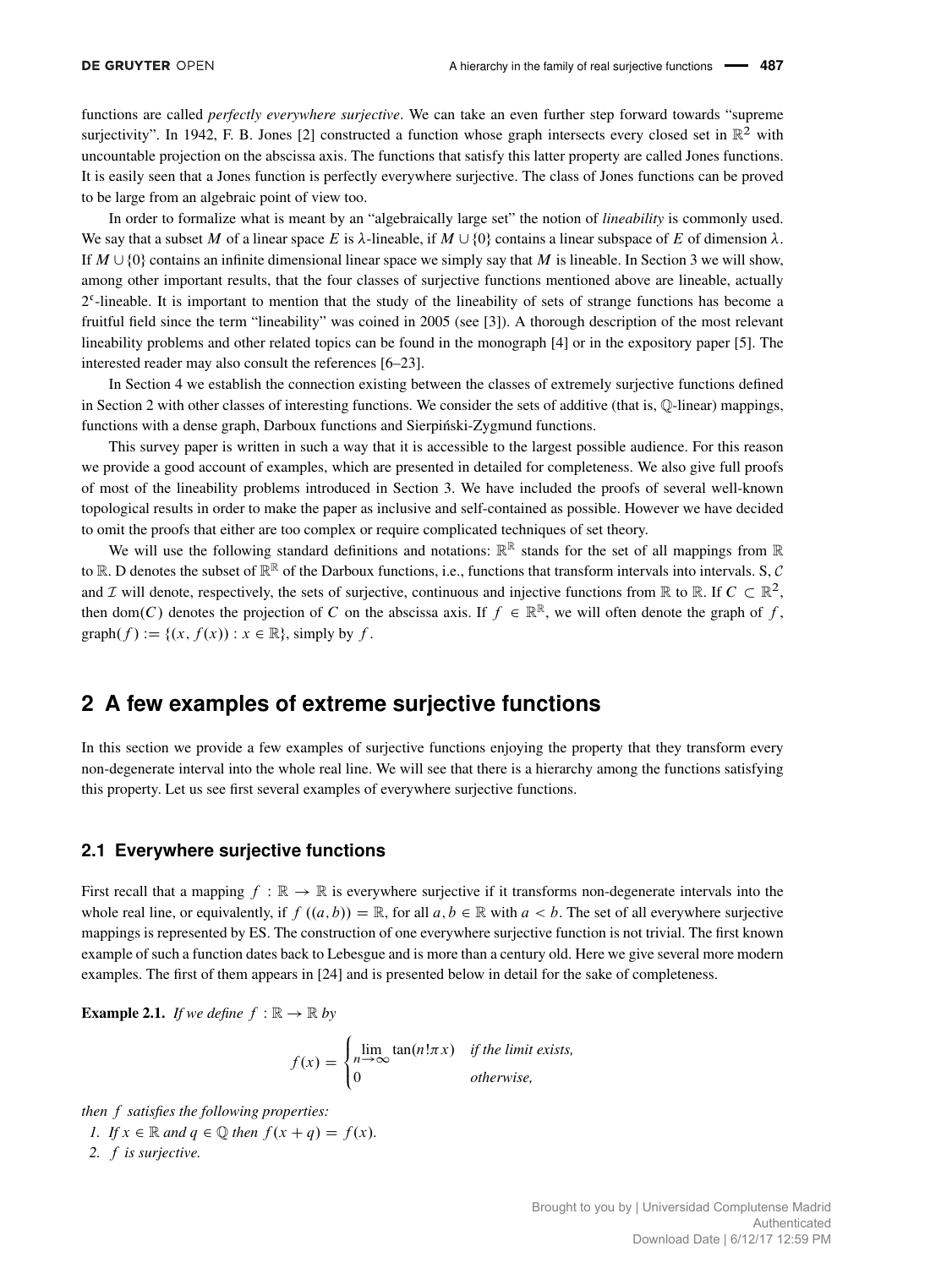488 **- M. Fenoy-Muñoz et al.** 

#### <span id="page-2-0"></span>*3.* f *is surjective on every non-degenerate interval.*

In order to prove the assertions [1](#page-1-1)[–3](#page-2-0) the following remark can be useful:

**Remark 2.2.** *If*  $|x| := max\{k \in \mathbb{Z} : k \leq x\}$  *then* 

$$
\lim_{n \to \infty} \frac{\lfloor r(n+1) \rfloor}{n+1} = r,
$$

*for each*  $r \in \mathbb{R}$ *. Indeed,*  $x - 1 < |x| < x$ ,  $\forall x \in \mathbb{R}$ *. If we set in the previous inequalities*  $x = r(n + 1)$  *for arbitrary*  $r \in \mathbb{R}$  and  $n \in \mathbb{N}$ , then  $r(n + 1) - 1 \le |r(n + 1)| \le r(n + 1)$ . Dividing by  $n + 1$  we arrive at

$$
r - \frac{1}{n+1} = \frac{r(n+1) - 1}{n+1} \le \frac{\lfloor r(n+1) \rfloor}{n+1} \le \frac{r(n+1)}{(n+1)} = r.
$$

*Finally, taking limits we conclude that*

$$
\lim_{n \to \infty} \frac{\lfloor r(n+1) \rfloor}{n+1} = r.
$$

*Proof.*

(1) Given  $x \in \mathbb{R}$  and  $q \in \mathbb{Q}$ ,  $\exists r, s \in \mathbb{Z}$  such that  $q = \frac{r}{s}$ . If  $n \geq s$ , we have that  $n!q = n! \frac{r}{s} \in \mathbb{Z}$ . Thus  $n!\pi x - n!\pi(x + q)$  is a multiple of  $\pi$ . Therefore tan $(n!\pi(x + q)) = \tan(n!\pi x)$ ,  $\forall n \geq s$ . If the limit does not exist, by definition we have  $0 = f(x) = f(x + q)$ . Otherwise  $\lim_{n \to \infty} (\tan(n! \pi (x + q))) = \lim_{n \to \infty} (\tan(n! \pi x))$ , from which we conclude that  $f(x + q) = f(x)$ .

(2) Given  $y \in \mathbb{R}$  we choose  $r \in [0, 1)$  such that tan $(\pi r) = y$ . Let  $x \in \mathbb{R}$  be given by

$$
x = \sum_{n=0}^{\infty} \frac{\lfloor nr \rfloor}{n!}.
$$

It remains to show that  $f(x) = y$ . Let us consider the *n*th-partial sum of x

$$
x_n = \sum_{k=0}^n \frac{\lfloor rk \rfloor}{k!}
$$

and the remaining terms in  $x$  by

$$
\epsilon_n = \sum_{k=n+1}^{\infty} \frac{\lfloor rk \rfloor}{k!}.
$$

Of course  $x = x_n + \epsilon_n$ . Notice that  $n!x_n \in \mathbb{Z}$ ,  $\forall n$ , and hence, by the previous step we have that tan $(n!\pi x)$  $tan(n!\pi\epsilon_n), \forall n$ . Therefore

$$
n!\epsilon_n = n! \sum_{k=n+1}^{\infty} \frac{\lfloor rk \rfloor}{k!} = \frac{\lfloor r(n+1) \rfloor}{n+1} + n! \sum_{k=n+2}^{\infty} \frac{\lfloor rk \rfloor}{k!}.
$$

Since

$$
\lim_{n \to \infty} \frac{\lfloor r(n+1) \rfloor}{n+1} = r
$$

and

$$
\lim_{n \to \infty} n! \sum_{k=n+2}^{\infty} \frac{\lfloor rk \rfloor}{k!} = 0,
$$

we conclude that  $\lim_{n\to\infty} n! \epsilon_n = r$ , from which

$$
f(x) = \lim_{n \to \infty} \tan(n! \pi x) = \lim_{n \to \infty} \tan(n! \pi \epsilon_n) = \tan(\pi r) = y.
$$

(3) Assume that  $a, b, y \in \mathbb{R}$  with  $a < b$ . By (2) there exists  $u \in \mathbb{R}$  such that  $f(u) = y$ , and by (1) we have that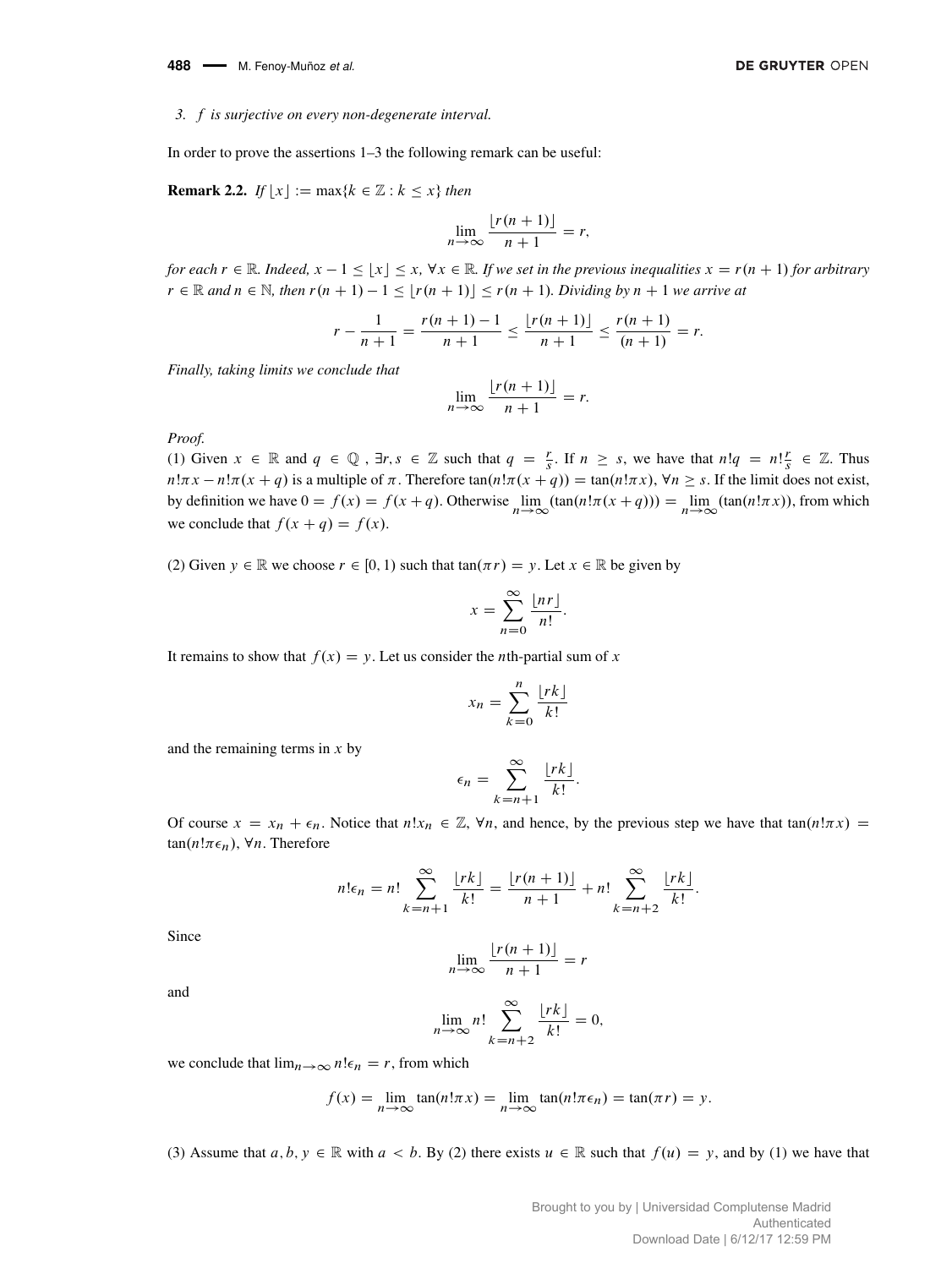$f(u) = f(u + q) = y$ ,  $\forall q \in \mathbb{Q}$ . Since  $\mathbb{Q}$  is dense in  $\mathbb{R}$ , there exists  $q \in \mathbb{Q}$  such that  $a < u + q < b$ . If  $x = u + q$ then  $a < x < b$  and

$$
f(x) = \lim_{n \to \infty} (\tan(n!\pi(u+q)))
$$
  
= 
$$
\lim_{n \to \infty} \frac{\tan(n!\pi u) + \tan(n!\pi q)}{1 - \tan(n!\pi u) \tan(n!\pi q)}
$$
  
= 
$$
\lim_{n \to \infty} \tan(n!\pi u)
$$
  
= 
$$
f(u) = y.
$$

Observe that  $tan(n!\pi q) \to 0$  as  $n \to \infty$ . We conclude that  $\{f(x) : a < x < b\} = \mathbb{R}$ .

The second construction we present in this section is based on the fact that every interval contains a Cantor like set and that Cantor sets are uncountable. The example is taken from [\[23\]](#page-15-5) (see also [\[4\]](#page-15-2), [\[5\]](#page-15-3) and [\[15\]](#page-15-7)).

<span id="page-3-1"></span>**Example 2.3.** We construct a mapping  $f : \mathbb{R} \to \mathbb{R}$  as follows: Let  $(I_n)_{n \in \mathbb{N}}$  be a sequence containing all the intervals with rational endpoints. Then I<sub>1</sub> contains a Cantor like set, which we denote by C<sub>1</sub>. On the other hand,  $I_2 \setminus C_1$ , contains another Cantor like set, which is denoted by  $C_2$ . Now the set  $I_3 \setminus (C_1 \cup C_2)$  contains a new Cantor like set, namely C<sub>3</sub>. Repeating this process, we construct by induction a sequence  $(C_n)_{n\in\mathbb{N}}$  of pairwise disjoint *Cantor like sets, such that*  $I_n \setminus (\bigcup_{k=1}^{n-1} C_k) \supset C_n$ . Since  $C_n$  is uncountable, there exists a bijection  $\varphi_n : C_n \to \mathbb{R}$ , *for every*  $n \in \mathbb{N}$ *. It is now that we define*  $f : \mathbb{R} \to \mathbb{R}$  by

$$
f(x) = \begin{cases} \varphi_n(x) & \text{if } x \in C_n, \\ 0 & \text{otherwise.} \end{cases}
$$

*Finally, if*  $I \subset \mathbb{R}$  *is a non-degenerate interval, then there exists*  $k \in \mathbb{N}$  *with*  $I \supset I_k$ *. By construction of*  $C_n$  *we have that*  $I_k \supset C_k$  *and hence, by definition of*  $f$ ,  $f(I) \supset f(I_k) \supset f(C_k) = \varphi_k(C_k) = \mathbb{R}$ . *Interestingly, the mapping*  $f$ *is null almost everywhere in* R*.*

The third example we provide is based on the fact that there is a partition of  $\mathbb R$  into c many dense sets. This can be achieved by considering the relationship in  $\mathbb R$  given by

$$
x \sim y \Leftrightarrow x - y \in \mathbb{Q} \ (x, y \in \mathbb{R}).
$$

The equivalence classes have the form  $[\alpha] = \alpha + \mathbb{Q}$  and are obviously pairwise disjoint, dense sets in R. Since  $[\alpha]$ is countable and  $\mathbb{R} = \bigcup_{\alpha \in \mathbb{R}} [\alpha]$ , it is obvious that  $\mathbb{R}/\sim$  contains c elements.

<span id="page-3-0"></span>**Example 2.4.** Let  $\{D_{\alpha} : \alpha \in \mathbb{R}\}$  be a partition of  $\mathbb{R}$  *into* c dense sets. If we define now  $f : \mathbb{R} \to \mathbb{R}$  as  $f(x) = \alpha$ ,  $\forall x \in D_{\alpha}$ , then f *is obviously everywhere surjective*.

Remark 2.5. *The construction of the mapping in Example [2.4](#page-3-0) shows clearly that* f *attains every real number infinitely countably many times in each non-degenerate interval. This property is shared by all functions in* ES*. Indeed, let*  $(a, b)$  *be an interval with*  $a, b \in \mathbb{R}$  *and*  $a < b$ ,  $y \in \mathbb{R}$  *and*  $f \in ES$ *. Suppose*  $(I_n)$  *is a sequence of open, non-empty, pairwise-disjoint intervals in* I *. For instance we can take*

$$
I_n = \left(a + \frac{b-a}{n+1}, a + \frac{b-a}{n}\right),
$$

*for every*  $n \in \mathbb{N}$ *. Since*  $f \in ES$ *, there exists*  $x_n \in I_n \subset I$  *such that*  $f(x_n) = y$ *. Since the*  $I_n$ *'s are pairwise-disjoint, we have constructed a sequence*  $(x_n)$  *of distinct points in*  $(a, b)$  *such that*  $f(x_n) = y$ .

The next lemma will be very useful throughout the paper. For instance, if we apply it to the family

$$
\{(a,b)\times\{y\}:a,b,y\in\mathbb{R}\text{ and }a
$$

we obtain again an example of a function in ES. We recall that if  $A \subset \mathbb{R}^2$  then dom(A) denotes the projection of A over the abscissa axis.

 $\Box$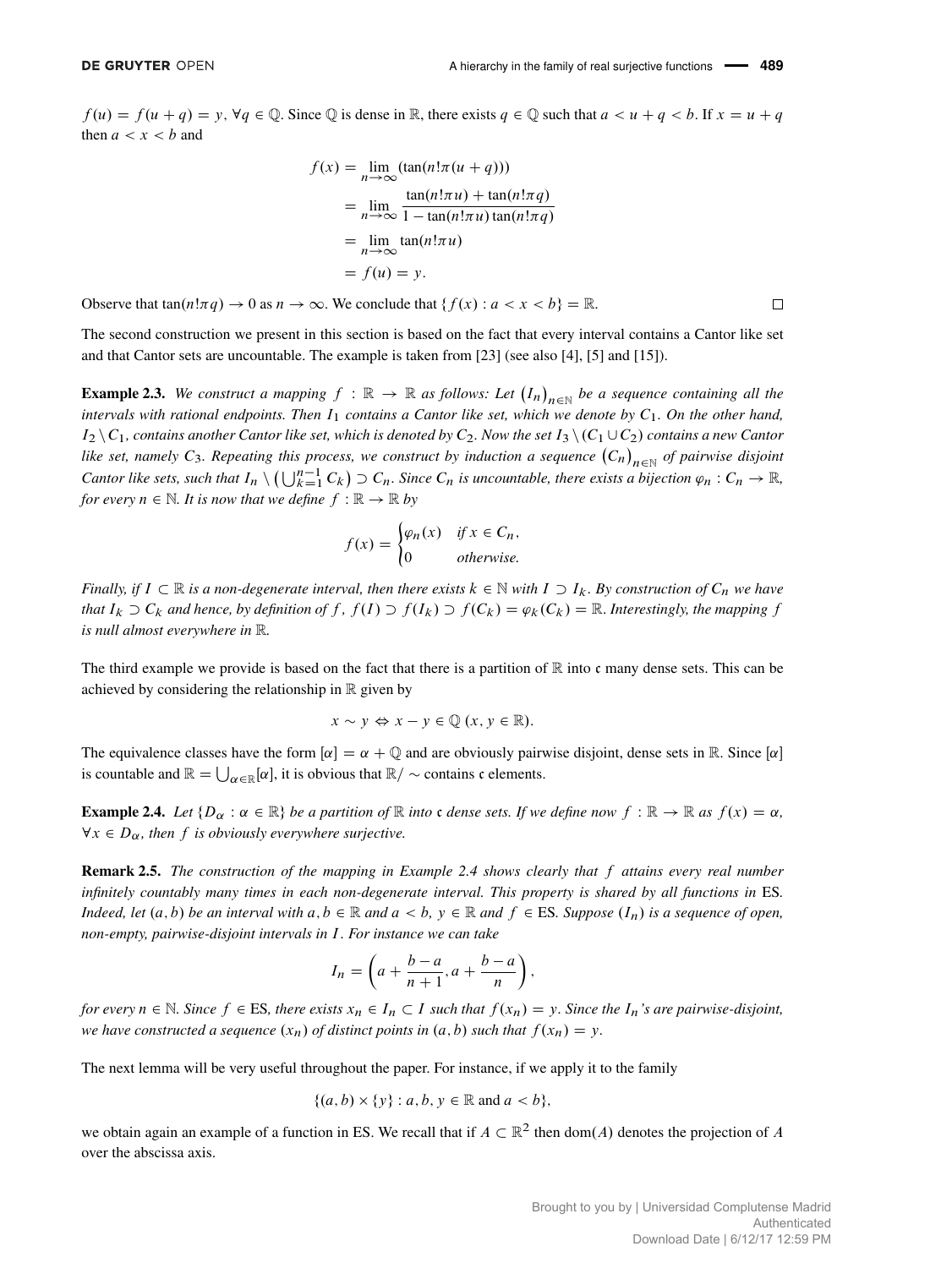**490** M. Fenoy-Muñoz *et al.*

<span id="page-4-2"></span>**Lemma 2.6.** Let  $\{A_\alpha\}_{\alpha<\mathfrak{c}}$  be a family of subsets in  $\mathbb{R}^2$  such that  $\text{card}(\text{dom}(A_\alpha))=\mathfrak{c}$ , for each  $\alpha<\mathfrak{c}$ . Then there *exists a function*  $f \in \mathbb{R}^{\mathbb{R}}$  *such that*  $f \cap A_{\alpha} \neq \emptyset$ .

*Proof.* We proceed to construct the function by transfinite induction. Let  $\beta < c$ . Assume we have already constructed  $f(x_\lambda)$  for  $\lambda < \beta$ . We choose  $x_\beta \in \text{dom}(A_\beta) \setminus \{x_\lambda : \lambda < \beta\}$ . Observe that  $\text{dom}(A_\beta) \setminus \{x_\lambda : \lambda < \beta\} \neq \emptyset$  since  $card(dom(A<sub>\beta</sub>)) = c$  and  $\beta < c$ . Now, as  $x_{\beta} \in dom(A_{\beta})$ , there exists  $y_{\beta} \in \mathbb{R}$  such that  $(x_{\beta}, y_{\beta}) \in A_{\beta}$ . Define  $f(x_\beta) = y_\beta$ . This construction defines f on a set of cardinality c of R, namely, on  $\{x_\alpha : \alpha < \mathfrak{c}\}\)$ . If we set  $f(x) = 0$ for  $x \notin \{x_\alpha : \alpha < \mathfrak{c}\}\)$ , then  $f \cap A_\alpha \neq \emptyset$  for each  $\alpha < \mathfrak{c}\$ . П

Among the functions in ES there are some that are yet *more surjective* since they are able to attain every real number uncountably many times in each non-degenerate interval of R. We introduce these functions in the next subsection.

#### **2.2 Strongly everywhere surjective functions**

Recall that  $f : \mathbb{R} \to \mathbb{R}$  is strongly everywhere surjective if f attains every real number c many times in each nondegenerate interval of R. The set of all the strongly everywhere surjective functions is denoted by SES. Obviously, we have that  $SES \subset ES$ . Let us check first that SES is non-empty.

Recall that the Cantor set is homeomorphic to  $\{0, 1\}^{\mathbb{N}}$ , which, in its turn is homeomorphic to

$$
\{0,1\}^{\mathbb{N}} \times \{0,1\}^{\mathbb{N}} = \bigcup_{\alpha \in \{0,1\}^{\mathbb{N}}} (\{0,1\}^{\mathbb{N}} \times \{\alpha\}).
$$

Since the  $\{0, 1\}^{\mathbb{N}} \times \{\alpha\}$ 's are pairwise disjoint sets homeomrphic to the Cantor set, we have the following:

<span id="page-4-0"></span>**Lemma 2.7.** Let C be a Cantor-like set (i.e., homeomorphic to the Cantor set) in [a, b] and  $a, b \in \mathbb{R}$  with  $a < b$ . Then there is a family  $\{C_\lambda:\lambda\in\mathbb R\}$  of Cantor-like subsets of  $C$  such that  $C=\bigcup_{\lambda\in\mathbb R}C_\lambda$  and  $C_\lambda\cap C_\mu=\varnothing$  for all  $\lambda, \mu \in \mathbb{R}$  *with*  $\lambda \neq \mu$ .

An example of a mapping in SES can be constructed using Lemma [2.7](#page-4-0) by adapting Example [2.3.](#page-3-1) The example is taken from [\[15\]](#page-15-7) (see also [\[4\]](#page-15-2) and [\[5\]](#page-15-3)).

<span id="page-4-1"></span>**Example 2.8.** In Example [2.3](#page-3-1) we had a sequence  $(C_n)_{n \in \mathbb{N}}$  of pairwise disjoint, Cantor like sets such that  $I_n \setminus I$  $\left(\bigcup_{k=1}^{n-1} C_k\right) \supset C_n$  for every  $n \in \mathbb{N}$ . Now, according to Lemma [2.7,](#page-4-0) for each  $n \in \mathbb{N}$  there is a partition  $\{C_n^i : i \in \mathbb{R}\}$ *of*  $C_n$  consisting of Cantor-like sets. Since the  $C_n^i$ 's are uncountable, for each  $n \in \mathbb{R}$  and  $i \in \mathbb{R}$  there exists a  $bijection \varphi_n^i : C_n^i \to \mathbb{R}$ . Finally, define  $f : \mathbb{R} \to \mathbb{R}$  by

$$
f(x) = \begin{cases} \varphi_n^i(x) & \text{if } x \in C_n^i, \\ 0 & \text{otherwise.} \end{cases}
$$

It only remains to show that f is strongly everywhere surjective. Indeed, take  $I \subset \mathbb{R}$  a non-degenerate interval. *Then there exists*  $k \in \mathbb{N}$  *with*  $I \supset I_k$ *. For this*  $k$  *we have*  $f(I) \supset f(I_k) \supset f(C_k^i) = \varphi_k^i(C_k^i) = \mathbb{R}$ *. Also,*  $f$  *attains obviously every real number* c *times in* I *.*

Remark 2.9. *Notice that the function constructed in Example [2.4](#page-3-0) attains every real number only countably many times in every interval, and therefore it is* ES *but not* SES*. Hence*

 $SES \subset F$  ES.

In the next section we will see that in the case where the Continuum Hypothesis is not assumed, there is a hierarchy of degrees of surjectivity between the classes ES and SES.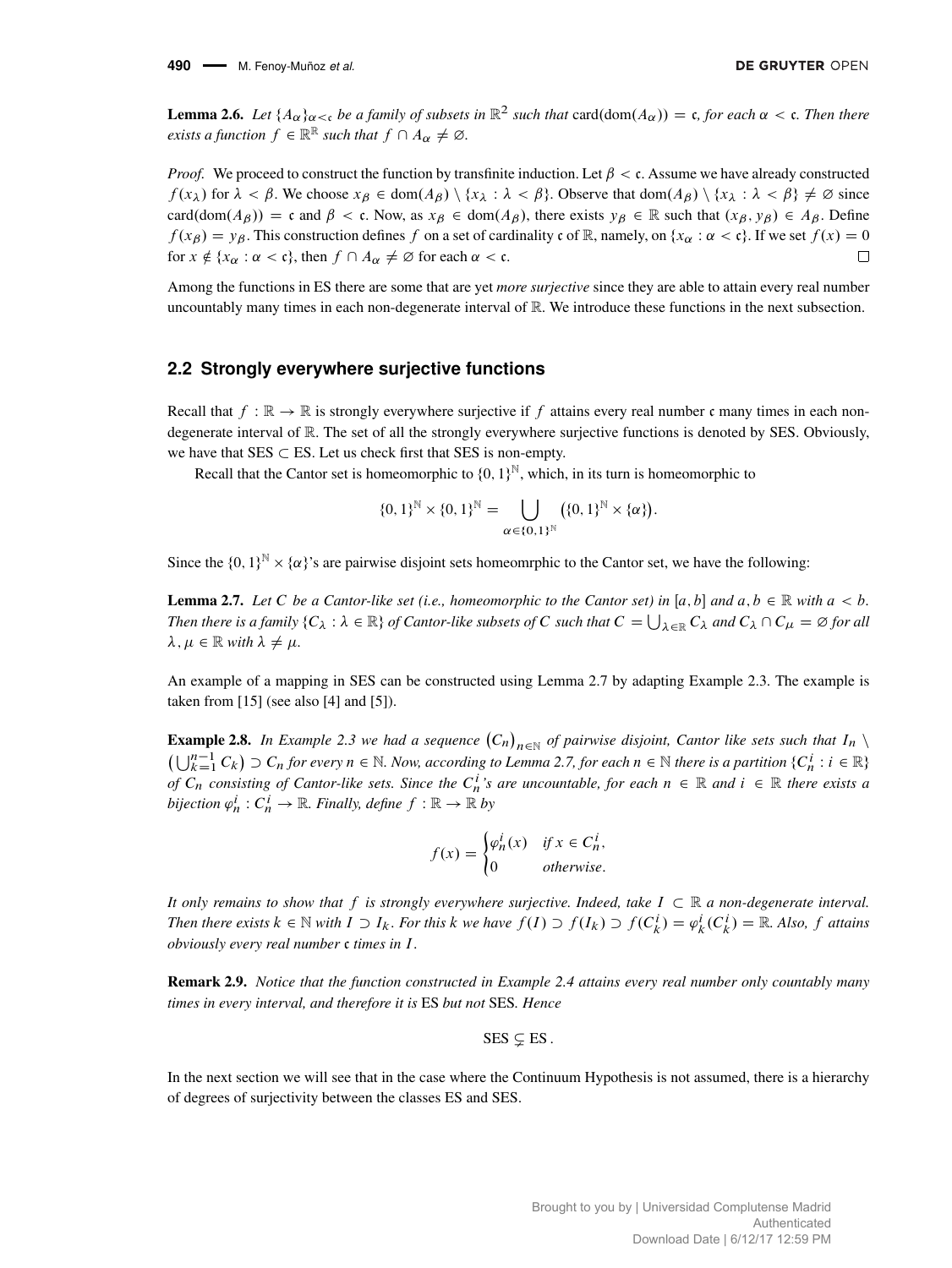#### **2.3 Everywhere -surjective functions**

If  $\kappa$  is a cardinal number such that  $\aleph_0 \leq \kappa \leq \mathfrak{c}$ , we say that a function  $f \in \mathbb{R}^{\mathbb{R}}$  is *everywhere*  $\kappa$ -surjective if for every  $y \in \mathbb{R}$ , f attains y at least  $\kappa$  times in every non-degenerate interval. We denote by  $ES_{\kappa}$  the set consisting of all the everywhere  $\kappa$ -surjective functions in  $\mathbb{R}^{\mathbb{R}}$ .

Observe that

- $ES_{\aleph_0} = ES$ .
- $ES_c = SES$ .
- If  $\aleph_0 < \lambda < \kappa < c$  then  $ES_{\kappa} \subset ES_{\lambda}$ .

Given  $\kappa$  such that  $\aleph_0 \leq \kappa < c$ , we construct in the following example an everywhere  $\kappa$ -surjective function that is not everywhere  $\kappa^+$ -surjective. This shows that

$$
ES_{\kappa} \subsetneq ES_{\lambda},
$$

for all  $\kappa$ ,  $\lambda$  with  $\aleph_0 \leq \lambda < \kappa \leq \mathfrak{c}$ .

**Example 2.10.** Let  $\kappa$  be a cardinal number with  $\aleph_0 \leq \kappa \leq c$  and consider  $\{D_\alpha : \alpha \in \mathbb{R}\}\)$  the partition of  $\mathbb{R}$ *into* c *many dense, countable sets constructed in the comments preceding Example [2.4.](#page-3-0) Now consider a partition*  $\{\kappa_\beta : \beta \in \mathbb{R}\}\$  of  $\mathbb R$  *into* c *many sets*  $\kappa_\beta$  of cardinality  $\kappa$  and set  $D'_\beta = \bigcup_{\alpha \in \kappa_\beta} D_\alpha$  for every  $\beta \in \mathbb{R}\$ . Since  $\aleph_0 \leq \kappa$ , the  $D'_\beta$ 's have cardinality  $\kappa$ . Therefore  $\{D'_\beta:\beta\in\mathbb{R}\}$  is a partition of  $\mathbb R$  into  $\mathfrak c$  many  $\kappa$ -dense sets. If we define  $f(x) = \beta$  for all  $x \in D'_\beta$  for all  $\beta \in \mathbb{R}$ , f is obviously everywhere *k*-surjective. Also, observe that f attains *every real number exactly times in every non-degenerate interval, which shows, additionally, that* f *cannot be everywhere*  $\lambda$ -*surjective for every*  $\lambda > \kappa$ .

The functions in SES might seem sufficiently *special* or *pathological*, however it is possible to construct even more *surprising* functions in the class SES, as we will see in the next two sections.

#### **2.4 Perfectly everywhere surjective functions**

Observe that in the definition of strong everywhere surjectivity we can restrict ourselves without loss of generality to closed, non-degenerate intervals. In other words, a function  $f : \mathbb{R} \to \mathbb{R}$  is strongly everywhere surjective if and only if  $f$  attains every real number  $\mathfrak c$  times in every non-degenerate, closed interval. Now, a non-degenerate, closed interval is a simple example of perfect set. We recall that  $P \subset \mathbb{R}$  is perfect if  $P' = P$ . The question that arises now is whether a strongly everywhere surjective function attains each real number c times in every perfect set. The answer to this question is no. Indeed, we just need to consider the function defined in Example [2.8,](#page-4-1) which is SES. However f attains every real number only once in each Cantor set  $C_n^i$ , which is perfect. From now on, we will say that  $f : \mathbb{R} \to \mathbb{R}$  is *perfectly everywhere surjective* if f is surjective on every perfect set. The set of all perfectly everywhere surjective mappings is denoted by PES. We will see later that  $f \in PES$  if and only if f attains every real number c times in every perfect set  $P \subset \mathbb{R}$ . This shows that the elements of PES represent a stronger form of surjectivity than the elements of SES. The example of a PES function we provide here is taken from [\[15\]](#page-15-7). In its construction we will need the following well-known fact, whose proof is given for completeness.

**Lemma 2.11.** *If P is perfect, then* card $(P) = c$ *.* 

*Proof.* Without loss of generality, we can assume that P is bounded. Then, since P is closed, there exist  $\alpha = \min P$ and  $\beta = \max P$ . Then  $P \subseteq [\alpha, \beta]$ . If m is the middle point of  $[\alpha, \beta]$ , we define

$$
P(0) := \begin{cases} [\alpha, m] \cap P & \text{if } m \in ([\alpha, m] \cap P)', \\ [\alpha, m] \cap P & \text{if } m \notin ([\alpha, m] \cap P)', \end{cases}
$$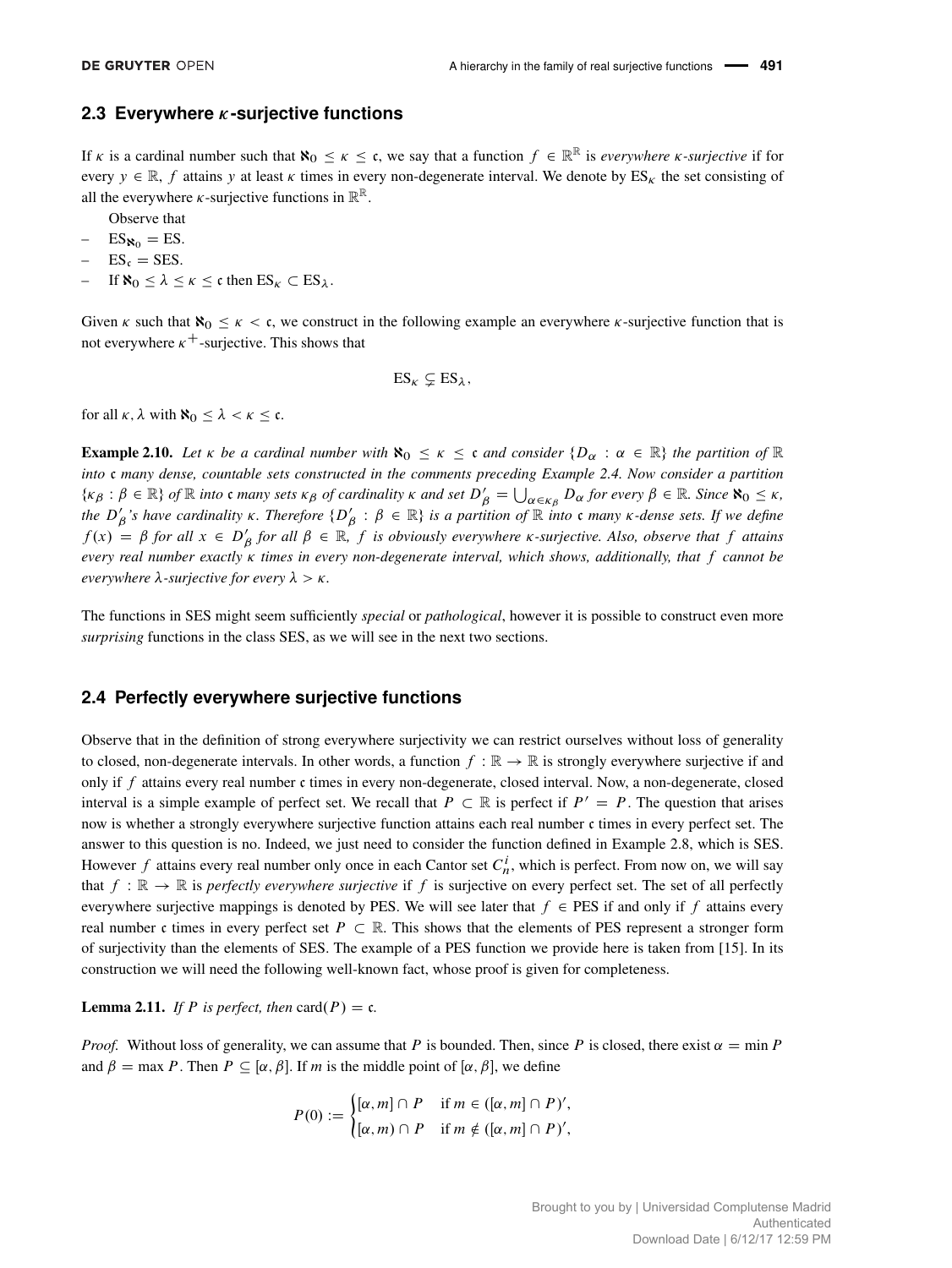and

$$
P(1) := \begin{cases} [m, \beta] \cap P & \text{if } m \in ([m, \beta] \cap P)', \\ (m, \beta] \cap P & \text{if } m \notin ([m, \beta] \cap P)', \end{cases}
$$

Then  $P(0)$  and  $P(1)$  are perfect, infinite sets. If we repeat the same process in  $P(0)$  and  $P(1)$  we obtain perfect subsets of P,  $P(0,0)$ ,  $P(0,1)$  on the one hand, and  $P(1,0)$ ,  $P(1,1)$  on the other. This process defines  $P(\alpha_1,\ldots,\alpha_n)$ for all  $n \in \mathbb{N}$  and for every choice of zeros and ones  $\alpha_1, \ldots, \alpha_n$ . Let us consider a sequence  $\alpha = (\alpha_n) \in \{0, 1\}^{\mathbb{N}}$ . Using Cantor's Theorem there exists  $x(\alpha) \in P$  such that

$$
\bigcap_{k=1}^{\infty} P(\alpha_1, \alpha_2, \dots, \alpha_k) = \{x(\alpha)\}.
$$

Let us consider now two different sequences in  $\{0, 1\}^{\mathbb{N}}, \alpha = (\alpha_n)$  and  $\beta = (\beta_n)$ , and assume  $n_0$  is a natural number such that  $\alpha_{n_0} \neq \beta_{n_0}$ . Then

$$
P(\alpha_1,\ldots,\alpha_{n_0})\cap P(\beta_1,\ldots,\beta_{n_0})=\varnothing,
$$

from which  $x(\alpha) \neq x(\beta)$ . Since card $(\{0, 1\}^{\mathbb{N}}) = \mathfrak{c}$ , the proof is finished.

Example 2.12. *Consider the family*

$$
\{P \times \{y\} : P \subset \mathbb{R} \text{ is perfect and } y \in \mathbb{R}\},\
$$

*whose cardinality is* c *because perfect sets are closed and there are only* c *many closed sets. Notice also that*  $card(dom(P \times \{y\})) = card(P) = c$ . Applying now Lemma [2.6](#page-4-2) to this family we obtain a function  $f \in PES$ .

**Remark 2.13.** *Notice that*  $\text{PES} \subseteq \text{SES}$ *. Actually the function constructed in Example* [2.8](#page-4-1) *is in*  $\text{SES} \setminus \text{PES}$ *, as pointed out at the beginning of this section.*

There is an even stronger form of surjectivity than perfectly everywhere surjective functions that will be studied in the next section.

#### **2.5 Jones functions**

In 1942, F. B. Jones [\[2\]](#page-14-1) found an example of a function in  $\mathbb{R}^{\mathbb{R}}$  such that for any closed subset  $C \subset \mathbb{R}^2$  with uncountable projection over the abscissa axis,  $f \cap C \neq \emptyset$ . A function satisfying this property is called a Jones function. The set of all Jones functions is denoted by J. (Notice that, since dom $(C)$  is  $\sigma$ -compact, then uncountable is equivalent to cardinality  $\mathfrak c$  in the previous definition.)

**Example 2.14.** *In order to obtain a function*  $f \in J$ *, we just need to apply Lemma [2.6](#page-4-2) to the family* 

 ${C \subset \mathbb{R}^2 : C \text{ is closed and } \text{card}(\text{dom}(C)) = \mathfrak{c}}.$ 

**Remark 2.15.** Observe that if  $f \in J$ , then  $f \in PES$  since  $P \times \{y\}$  is closed in  $\mathbb{R}^2$  for all perfect set  $P \subset \mathbb{R}$ . *Therefore*  $J \subset PES$ *.* 

*Consider the function* f *constructed in the proof of Lemma [2.6](#page-4-2) for the family*

 $\{(P \setminus \{y\}) \times \{y\} : P \subset \mathbb{R} \text{ is perfect and } y \in \mathbb{R}\}.$ 

*Then*  $f \cap C = \emptyset$  where C is the closed set  $\{(x, x) : x \ge 1\}$ . Hence  $f \in PES$  but  $f \notin J$ , and therefore

 $J \subsetneq PES$ .

 $\Box$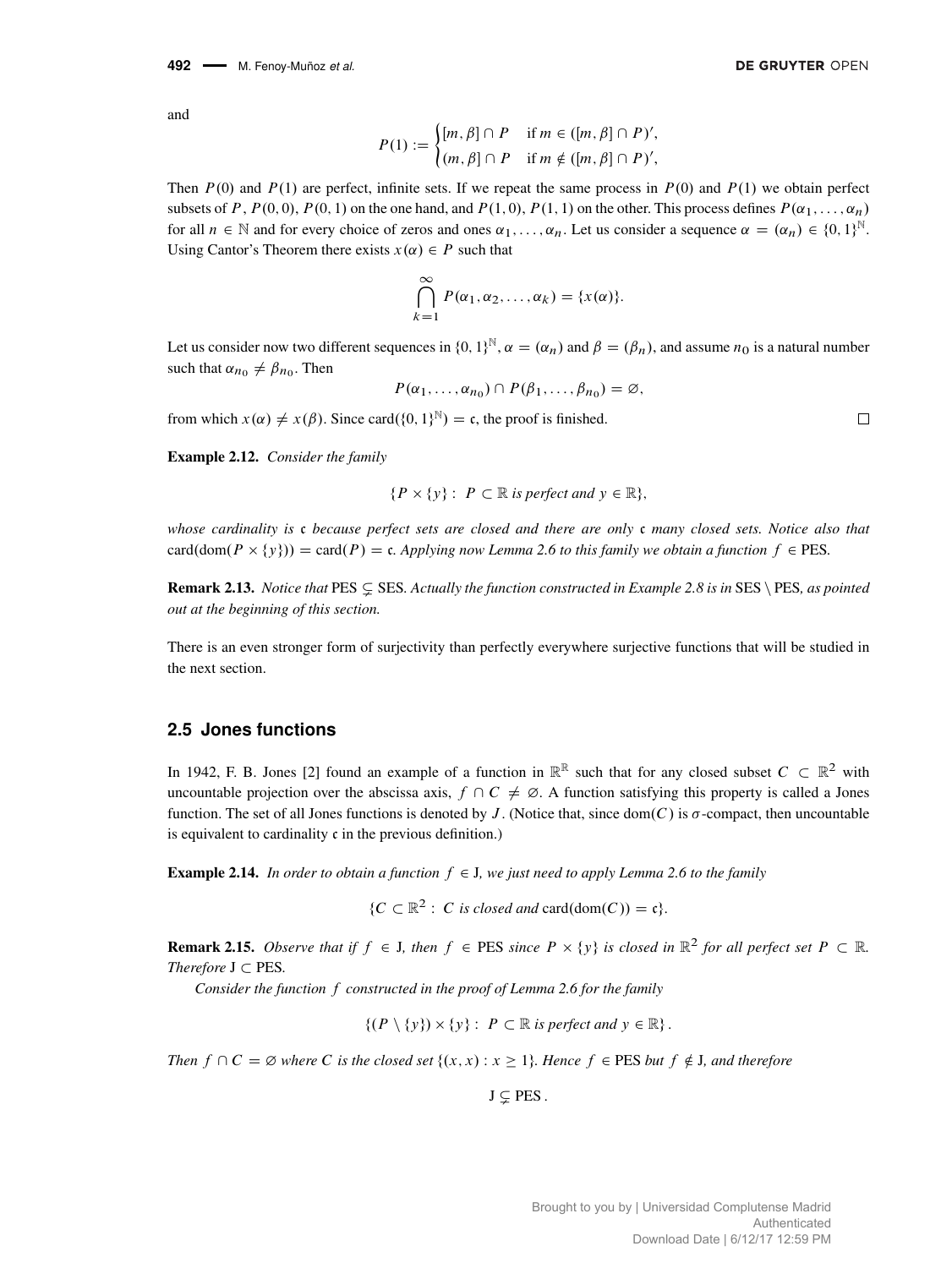## <span id="page-7-0"></span>**3 Algebraic size of sets of surjective functions**

In this section we discuss the algebraic size of the sets  $ES$ ,  $ES<sub>k</sub>$ ,  $SES$ ,  $DES$  and J from the lineability viewpoint.

In order to prove that ES, SES and PES are  $2<sup>c</sup>$ -lineable, the following result will be crucial. We reproduce the original proof for completeness:

<span id="page-7-1"></span>**Lemma 3.1** (Aron et al. [\[3\]](#page-15-1)). *There exists a vector subspace*  $V_0$  of  $\mathbb{R}^R$  whose dimension is  $2^c$  such that every nonnull element of  $V_0$  is surjective. In other words, S is  $2<sup>c</sup>$ -lineable.

*Proof.* Let  $\varphi : \mathbb{R} \to \mathbb{R}^N$  be a bijection that transforms  $(0, 1)$  into the set of sequences whose first element is 0. For each  $A \subset \mathbb{R}$ , we define

$$
H_A:\mathbb{R}^{\mathbb{N}}\longrightarrow \mathbb{R}
$$

by

$$
H_A(y, x_1, x_2, x_3, \dots) = y \cdot \prod_{i=1}^{\infty} I_A(x_i),
$$

Where  $I_A$  is the characteristic function of A. We have the following:

(a) The family  $\{H_A : A \subset \mathbb{R}, A \neq \emptyset\}$  is linearly independent. In order to prove it, let us consider m different subsets  $C_1, C_2, \dots, C_m$ , of R and m non-null numbers  $\lambda_1, \lambda_2, \dots, \lambda_m$ . Assume that

$$
\sum_{j=1}^{m} \lambda_j H_{C_j} \equiv 0.
$$

Since the  $C_j$ 's are different, there exists  $k \in \{1, 2, ..., m\}$  and  $x_j$  such that  $x_j \in C_k \setminus C_j$  for each  $j \neq k$ . In order to see the latter, assume that for every  $k \in \{1, ..., m\}$ , there exists  $j \neq k$  such that  $C_k \setminus C_j = \emptyset$ . This would be equivalent to saying that for all  $k \in \{1, ..., m\}$  there exists  $j \neq k$  with  $C_k \subset C_j$ . Renaming the sets if necessary, we would have:

$$
C_1\subset C_2\subset\ldots\subset C_m\subset C_\alpha,
$$

where  $\alpha \in \{1, ..., m-1\}$ . This would imply that at least two sets coincide, which is a contradiction. Now, we can set, without loss of generality, that  $k = m$ . let

$$
\overline{x} = (1, x_1, x_2, \dots, x_{m-2}, x_{m-1}, x_{m-1}, x_{m-1}, \dots).
$$

We have that

$$
0 = \sum_{j=1}^{m} \lambda_j H_{C_j}(\overline{x}) = 1 \cdot \sum_{j=1}^{m} \left[ \lambda_j \cdot \prod_{i=1}^{\infty} I_{C_j}(x_i) \right]
$$
  
= 
$$
\left[ \lambda_1 \cdot \prod_{i=1}^{\infty} I_{C_1}(x_i) \right] + \left[ \lambda_2 \cdot \prod_{i=1}^{\infty} I_{C_2}(x_i) \right] + \cdots
$$
  

$$
\cdots + \left[ \lambda_{m-1} \cdot \prod_{i=1}^{\infty} I_{C_{m-1}}(x_i) \right] + \left[ \lambda_m \cdot \prod_{i=1}^{\infty} I_{C_m}(x_i) \right]
$$
  
= 0 + 0 + \cdots + 0 + \lambda\_m = \lambda\_m.

- (b) Since the  $\lambda_k$ 's were not null, we have reached a contradiction, and therefore the family  $\{H_A : A \subset \mathbb{R}, A \neq \emptyset\}$ is linearly independent.
- (c) Observe that  $H_A$  is surjective for every  $A \subset \mathbb{R}$  since, for every  $s \in \mathbb{R}$ , we have that  $H_A(s, a, a, a, ...) = s$ , where  $a \in A$ .
- (d) In order to see that  $h \in \Gamma = \text{span}\{H_A : A \subset \mathbb{R}, A \neq \emptyset\}$ ,  $h \neq 0$  is surjective, we can proceed as in part (a) above.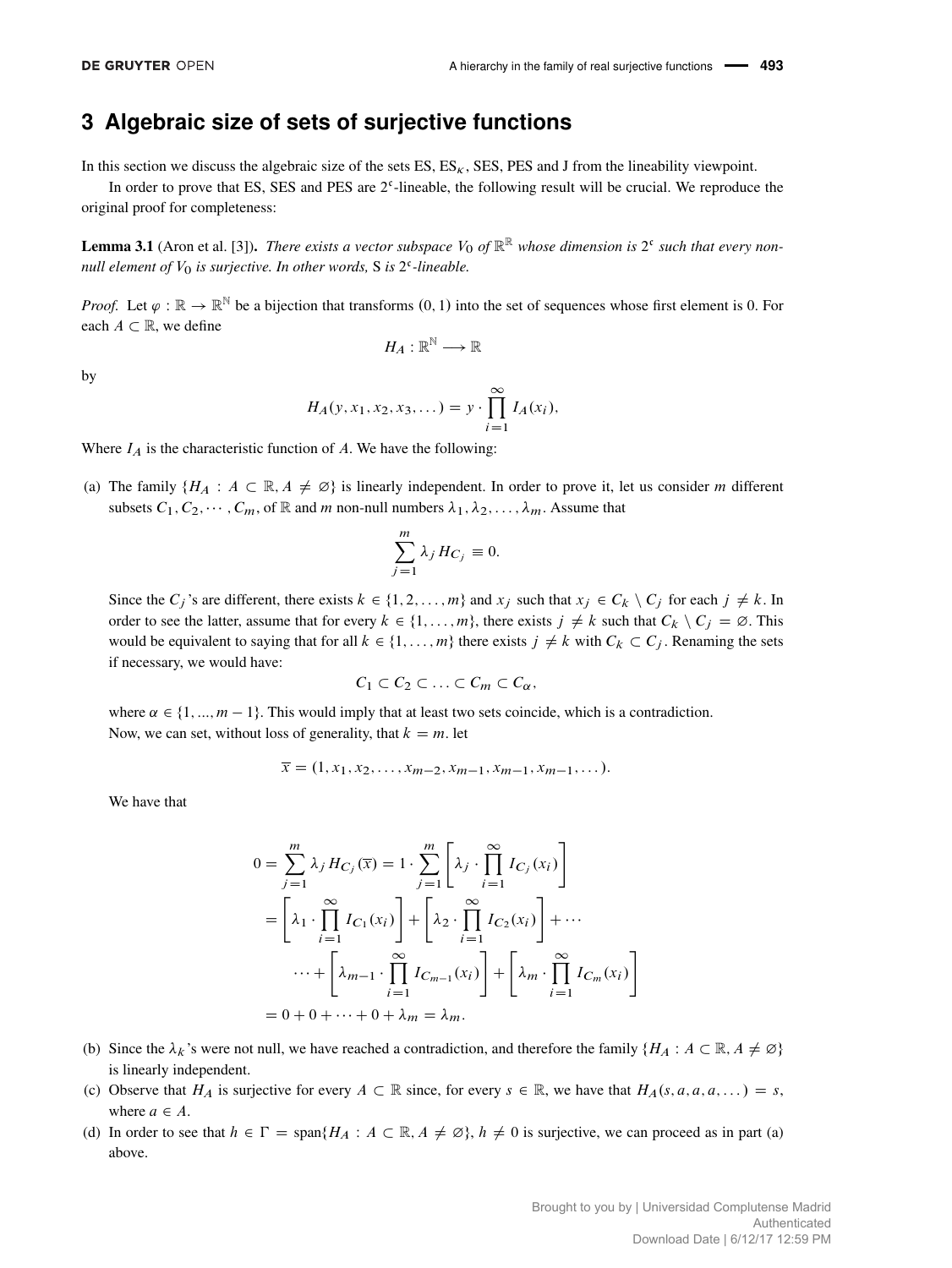(e) It is clear that dim( $\Gamma$ ) =  $2^c$  since card({ $A : A \subset \mathbb{R}, A \neq \emptyset$ }) =  $2^c$ .

The space we are looking for is

$$
V_0 = \text{span} \{ H_A \circ \varphi : A \subseteq \mathbb{R} \}.
$$

**Remark 3.2.** In connection with Lemma [3.1,](#page-7-1) the reader may find of interest the fact that  $S \cap C$  is c-lineable. To see this we just need to realize that the span of  $\{e^{rx} - e^{-rx} : r \in (0,\infty)\}$  is a c-dimensional space contained in  $(S \cap C) \cup \{0\}.$ 

<span id="page-8-0"></span>Theorem 3.3. *The sets* ES*,* SES *and* PES *are* 2 c *-lineable.*

*Proof.* Let us choose  $f_1 \in ES$ ,  $f_2 \in SES$  and  $f_3 \in PES$ . Then the spaces

$$
E_k := \{ f \circ f_k : f \in V_0 \},
$$

for  $k = 1, 2, 3$ , where  $V_0$  is as in Lemma [3.1,](#page-7-1) satisfy  $E_1 \subset ES \cup \{0\}$ ,  $E_2 \subset SES \cup \{0\}$  and  $E_3 \subset PES \cup \{0\}$ , and have cardinality  $2^{\mathfrak{c}}$ .  $\Box$ 

It turns out that J is  $2^c$ -lineable too. This is proved in Theorem [3.6](#page-9-0) below. Since J is a subset of all the other classes of surjective functions introduced in Section [2,](#page-1-0) Theorem [3.6](#page-9-0) also proves that ES, SES and PES are 2<sup>c</sup>-lineable. From this viewpoint Theorem [3.3](#page-8-0) (and hence Lemma [3.1](#page-7-1) too) would be unnecessary. We have decided to include Theorem [3.3](#page-8-0) because its proof is accessible to a much larger audience.

The proof of the 2<sup>c</sup>-lineability is based on a couple of topological results about Bernstein sets. We recall that  $B \subseteq \mathbb{R}$  is a Bernstein set if for every perfect set  $P \subset \mathbb{R}$ , we have that  $B \cap P \neq \emptyset$  and  $(\mathbb{R} \setminus B) \cap P \neq \emptyset$ .

<span id="page-8-1"></span>**Lemma 3.4.** *There exists a family*  ${B_\alpha : \alpha < \mathfrak{c}}$  *of pairwise disjoint, Bernstein subsets of*  $\mathbb R$  *such that* 

$$
\mathbb{R}=\bigcup_{\alpha<\mathfrak{c}}B_{\alpha}.
$$

*Proof.* It suffices to find in  $\mathbb R$  c many pairwise disjoint sets in  $\mathbb R$ ,  $B_\alpha$ ,  $\alpha < c$ , such that  $B_\alpha$  is perfectly dense, i.e.,  $B_{\alpha} \cap P \neq \emptyset$  for every perfect set  $P \subset \mathbb{R}$ . Indeed, if  $\alpha < \beta < \mathfrak{c}$  we have also  $B_{\beta} \cap P \neq \emptyset$ , so  $(\mathbb{R} \setminus B_{\alpha}) \cap P \neq \emptyset$ , and hence  $B_{\alpha}$  is a Bernstein set.

In principle there is no need to assume that

$$
\bigcup_{\alpha<\mathfrak{c}}B_{\alpha}=\mathbb{R}.
$$

In order to see the latter, suppose we have already constructed a family  ${B_\alpha : \alpha < c}$  of pairwise disjoint Bernstein sets and enumerate

$$
\mathbb{R}\setminus \bigcup_{\alpha<\mathfrak{c}} B_{\alpha}=\{z_{\alpha}:\alpha<\kappa\},\
$$

where  $\kappa \leq \mathfrak{c}$ . If we set

$$
B_{\alpha}^* := \begin{cases} B_{\alpha} \cup \{z_{\alpha}\} & \text{if } \alpha < \kappa, \\ B_{\alpha} & \text{if } \kappa \leq \alpha < \mathfrak{c}, \end{cases}
$$

then these new sets are also pairwise disjoint, Bersntein sets and their union is R.

Let us enumerate the perfect sets of R as  $\{P_\beta : \beta < \mathfrak{c}\}\$ . We just need to construct by transfinite induction a double sequence  $(x_{\alpha\beta})_{\alpha,\beta<\epsilon}$  of different elements in R in such a way that  $x_{\alpha\beta} \in P_\beta$  for all  $\alpha, \beta < \epsilon$  because in that case the sets  $B_{\alpha} = \{x_{\alpha\beta} : \beta < \mathfrak{c}\}\$  satisfy what we need.

Suppose that in the step  $\gamma$  of the induction we have constructed the elements  $x_{\alpha\beta}$ , where  $\alpha, \beta < \gamma$ . Since the cardinality of the constructed elements is  $\gamma^2 < c$ , we can choose  $2\gamma + 1$  additional elements, namely,  $x_{\alpha\gamma} \in P_\gamma$ with  $\alpha < \gamma$  and  $x_{\lambda\beta} \in P_{\beta}$  with  $\beta \leq \gamma$ . Therefore we have constructed  $\{x_{\alpha\beta} : \alpha, \beta \leq \gamma\}$ . П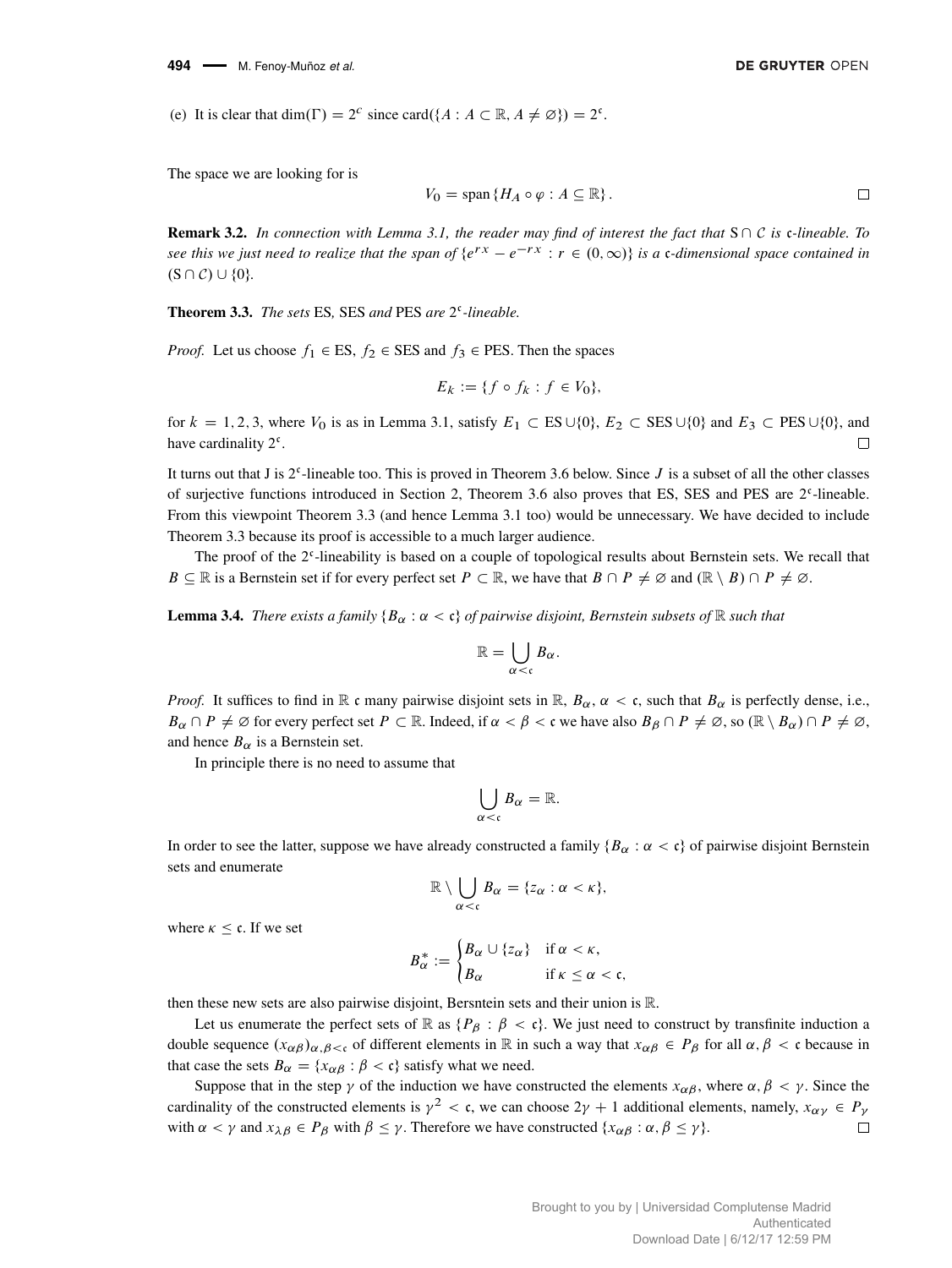<span id="page-9-1"></span>**Lemma 3.5.** Let B be a Bernstein set. There exists a Jones function f such that for all  $g \in \mathbb{R}^{\mathbb{R}}$  such that  $f|_B \equiv g|_B$ *then* g *is a Jones function.*

*Proof.* It is enough to apply Lemma [2.6](#page-4-2) to the family

 $\{(B \times \mathbb{R}) \cap C : C \subset \mathbb{R}^2 \text{ is closed and } \text{card}(\text{dom}(C)) = \mathfrak{c}\}.$ 

To show that this family satisfies the hipothesis of Lemma [2.6](#page-4-2) it suffices to prove that card $(B \cap \text{dom}(C)) = \mathfrak{c}$  because  $dom((B \times \mathbb{R}) \cap C) = B \cap dom(C)$ . Indeed,  $dom(C)$  is a  $\sigma$ -compact set of cardinality c and therefore at least one of the compact sets that form the union must have cardinality c. Hence that compact is the union of a perfect set and a countable set (see [\[25\]](#page-15-8)) and so it must contain a perfect set. On the other hand, any perfect set contains a Cantor-like set  $C^*$ . Taking into account Lemma [2.7](#page-4-0) it is straightforward that card $(B \cap C^*) = \mathfrak{c}$ .  $\Box$ 

The  $2<sup>c</sup>$ -lineability of J is proved in [\[14\]](#page-15-9). We reproduce below the author's proof for completeness.

<span id="page-9-0"></span>Theorem 3.6 (Gámez-Merino, [\[14\]](#page-15-9)). *The set J is*  $2<sup>c</sup>$ -lineable.

*Proof.* Let  $\{B_\alpha : \alpha < \mathfrak{c}\}\)$  as in Lemma [3.4.](#page-8-1) For each  $\alpha < \mathfrak{c}$  let  $f_\alpha$  be a function in J such that every  $g \in \mathbb{R}^{\mathbb{R}}$  with  $f_{\alpha}|_{B_{\alpha}} \equiv g|_{B_{\alpha}}$  satisfies that  $g \in J$  (see Lemma [3.5\)](#page-9-1). We can also assume that  $f_{\alpha}|_{\mathbb{R}\setminus B_{\alpha}} \equiv 0$ . Now consider the set

$$
V := \left\{ \sum_{\alpha < \mathfrak{c}} \varphi(\alpha) f_{\alpha} : \varphi \in \mathbb{R}^{\mathfrak{c}} \right\}.
$$

Observe that  $V$  is clearly a linear space and that every non-null element of  $V$  is in J by Lemma [3.5](#page-9-1) because if  $\varphi(\beta) \neq 0$  for some  $\beta < \mathfrak{c}$  then  $\sum_{\alpha < \mathfrak{c}} \varphi(\alpha) f_{\alpha}$  coincides with  $f_{\beta}$  in  $B_{\beta}$ . Also, V is isomorphic to  $\mathbb{R}^{\mathfrak{c}}$ , whose cardinality is  $2<sup>c</sup>$ , which concludes the proof.  $\Box$ 

Remark 3.7. *As mentioned above it is interesting to observe that the space defined in Theorem [3.6](#page-9-0) also proves that the other classes of surjective functions introduced in Section [2,](#page-1-0) namely* ES*,* ES*,* SES *and* PES *are also* 2 c *-lineable since* J *is a subset of them.*

Another fact that reveals that the size of J (and hence the size of ES,  $ES<sub>k</sub>$ , SES and PES too) is enormous, is shown by the following result, whose proof can be deduced from the fact that the *additivity* of J is bigger than 2 (see [\[16\]](#page-15-10) for details). However, we give below our own proof:

**Theorem 3.8.** *For every*  $f \in \mathbb{R}^{\mathbb{R}}$  *there exist*  $g, h \in J$  *such that*  $f = g + h$ *.* 

*Proof.* For  $f \in \mathbb{R}^{\mathbb{R}}$ , let us consider the family  $\mathcal{F} = \mathcal{F}_1 \cup \mathcal{F}_2$  where

$$
\mathcal{F}_1 := \{ C \subset \mathbb{R}^2 : C \text{ is closed and } \text{card}(\text{dom}(C)) = \mathfrak{c} \},
$$
  

$$
\mathcal{F}_2 := \{ \{ (x, y + f(x)) : (x, y) \in C \} : C \subset \mathbb{R}^2 \text{ is closed and } \text{card}(\text{dom}(C)) = \mathfrak{c} \}.
$$

Let  $g \in \mathbb{R}^{\mathbb{R}}$  be the function constructed in Lemma [2.6](#page-4-2) for the family F. Since  $g \cap C \neq \emptyset$  for all closed  $C \subset \mathbb{R}^2$ with card(dom(C)) = c we have that  $g \in J$ . We also have that  $(g - f) \cap C \neq \emptyset$  for all closed  $C \subset \mathbb{R}^2$  with card(dom(C)) = c, which implies that  $g - f \in J$ , and hence  $h := f - g \in J$ .  $\Box$ 

In the rest of this section we present a series of results showing what is known nowadays about the algebraic size of the sets  $S \ ES$ ,  $ES_A \ SES_K$  with  $\aleph_0 \leq \lambda < \kappa \leq c$ , SES | PES and PES | J. Among the above problems we know the optimal solution to only two of them:

**Theorem 3.9** (Gámez-Merino et al. [\[15,](#page-15-7) Theorem 2.7]). *The sets*  $S \ ES$  *and* SES  $\ PES$  *are*  $2^c$ -lineable, and this is *optimal.*

For the rest of the cases we only have partial and probably not optimal answers.

<span id="page-9-2"></span>**Theorem 3.10** (Bartoszewicz et al. [\[8,](#page-15-11) Theorem 3.12]). *If*  $\aleph_0 \leq \lambda < \kappa \leq \mathfrak{c}$  then  $\text{ES}_{\lambda} \setminus \text{ES}_{\kappa}$  is  $2^{\lambda}$ -lineable.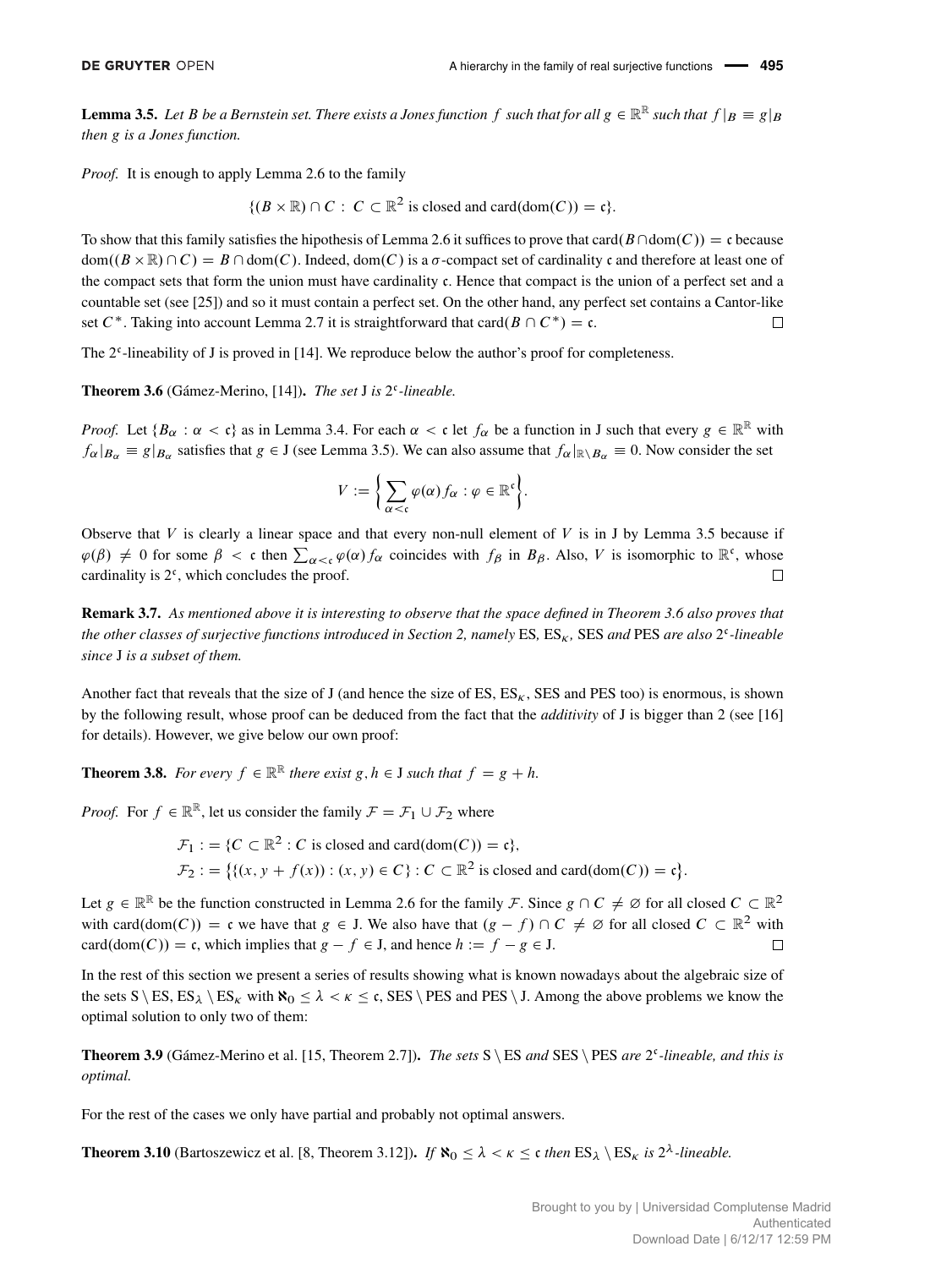**Remark 3.11.** Although it is not explicitly shown in [\[8\]](#page-15-11), it can be deduced that  $ES_\lambda \setminus ES_\kappa$  is  $2^\mu$ -lineable for every  $\mu < \kappa$  since, in that case,  $ES_{\mu} \setminus ES_{\kappa} \subset ES_{\lambda} \setminus ES_{\kappa}$  and, by Theorem [3.10](#page-9-2) is  $2^{\mu}$ -lineable.

*The case*  $\lambda = \mathbf{8}$  *and*  $\kappa = \mathbf{c}$  *is explicitly studied in [\[11,](#page-15-12) Theorem 2.14].* 

*Also, it can be proved that the result given in Theorem [3.10](#page-9-2) is not optimal in general. If we admit Martin's* Axiom,  $2^{\mu} = \mathfrak{c}$  *for all*  $\aleph_0 \leq \mu < \mathfrak{c}$ *. However we have the following result:* 

<span id="page-10-1"></span>**Theorem 3.12** (Ciesielski et al. [\[11,](#page-15-12) Corollary 2.15]). *The set* ES \ SES *is*  $c^+$ -lineable.

The estimate given in Theorem [3.12](#page-10-1) implies that  $ES \setminus SES$  is  $2<sup>c</sup>$ -lineable under CH (Continuum Hypothesis). Whether or not ES \ SES is 2<sup>c</sup>-lineable in ZFC (Zermelo-Fraenkel Theory with Axiom of Choice) is still an open question.

We do not know much about the size of the set  $PES \setminus J$ . We do not even know whether this family is lineable or not.

# <span id="page-10-0"></span>**4 Relationship between extremely surjective functions and other classes**

In this section we will study the relationship between the class ES and other families of interesting functions like, for instance, the class of additive mappings (or equivalently, Q-linear), the class of function in  $\mathbb{R}^{\mathbb{R}}$  with dense graph in  $\mathbb{R}^2$ , the class of Darboux functions and the set of Sierpintiski-Zygmund functions. We will deal in the first place with additive mappings and functions with a dense graph.

#### **4.1 Everywhere surjective functions, additive mappings and functions with a dense graph**

Recall that  $f \in \mathbb{R}^{\mathbb{R}}$  is addtive if  $f(x + y) = f(x) + f(y)$  for all  $x, y \in \mathbb{R}$ . It is easy to prove that a function is Q-linear if and only if it is additive. We denote the sets of additive mappings and the set of functions with a dense graph, respectively by Add and DG.

The classes DG and Add are related to ES as follows:

- (a) ES  $\subset$  DG, which is obvious, and
- (b) ES  $\cap$  Add = Add  $\cap$  (S  $\setminus \mathcal{I}$ ). Recall that S and I denote, respectively, the surjective and injective elements of  $\mathbb{R}^{\mathbb{R}}$ .

In order to see (b), we reproduce the argument used in [\[20\]](#page-15-13). Observe first that  $f : \mathbb{R} \to \mathbb{R}$  is in ES if and only if  $f^{-1}(t)$  is dense for all  $t \in \mathbb{R}$ . Also, any 1-dimensional Q-subspace of  $\mathbb{R}$  is dense, and therefore any proper Q-subspace of R is dense too. Since ES  $\cap$  Add  $\subset$  Add  $\cap$  (S  $\setminus \mathcal{I}$ ) is trivially true, assume that  $f \in Add \cap (S \setminus \mathcal{I})$ . Since f is surjective, for every  $t \in \mathbb{R}$  there exists  $x \in \mathbb{R}$  with  $f(x) = t$ . Notice that  $f^{-1}(t) = x + \text{ker}(f)$ . Also ker $(f)$ is dense. Indeed, since f is not injective, ker  $(f) \neq \{0\}$ , and hence the Q-subspace  $f^{-1}(0) = \text{ker}(f)$  is dense. We conclude that  $f^{-1}(t)$  is dense for all t, or in other words,  $f \in ES \cap Add$ .

It is easy to prove that ES  $\cap$  Add  $\neq \emptyset$ . Indeed, if  $H = \{h_i : i < \mathfrak{c}\}\$ is a Hamel basis, we just need to define f on H such that f is surjective and not injective. Extending f to  $\mathbb R$  by linearity we obtain an additive mapping in  $ES \cap Add$ . In fact we have a much stronger result whose original proof, for completeness, is given below:

<span id="page-10-2"></span>**Theorem 4.1** (García-Pacheco et al. [\[20\]](#page-15-13)). *The set*  $ES \cap Add$  *is*  $2<sup>c</sup>$ -*lineable.* 

*Proof.* Consider a Hamel basis I of R regarded as a Q-linear space and let  $\Phi: I \to \mathbb{R}$  be bijective. Define

$$
W = \{ g \circ \Phi : g \in V_0 \},
$$

where  $V_0$  is a 2<sup>c</sup>-dimensional space of surjective functions (except for the zero function). Clearly card(W) = 2<sup>c</sup> and each non-null element  $f: I \to \mathbb{R}$  of W is a surjective function that can be extended by linearity, uniquely, to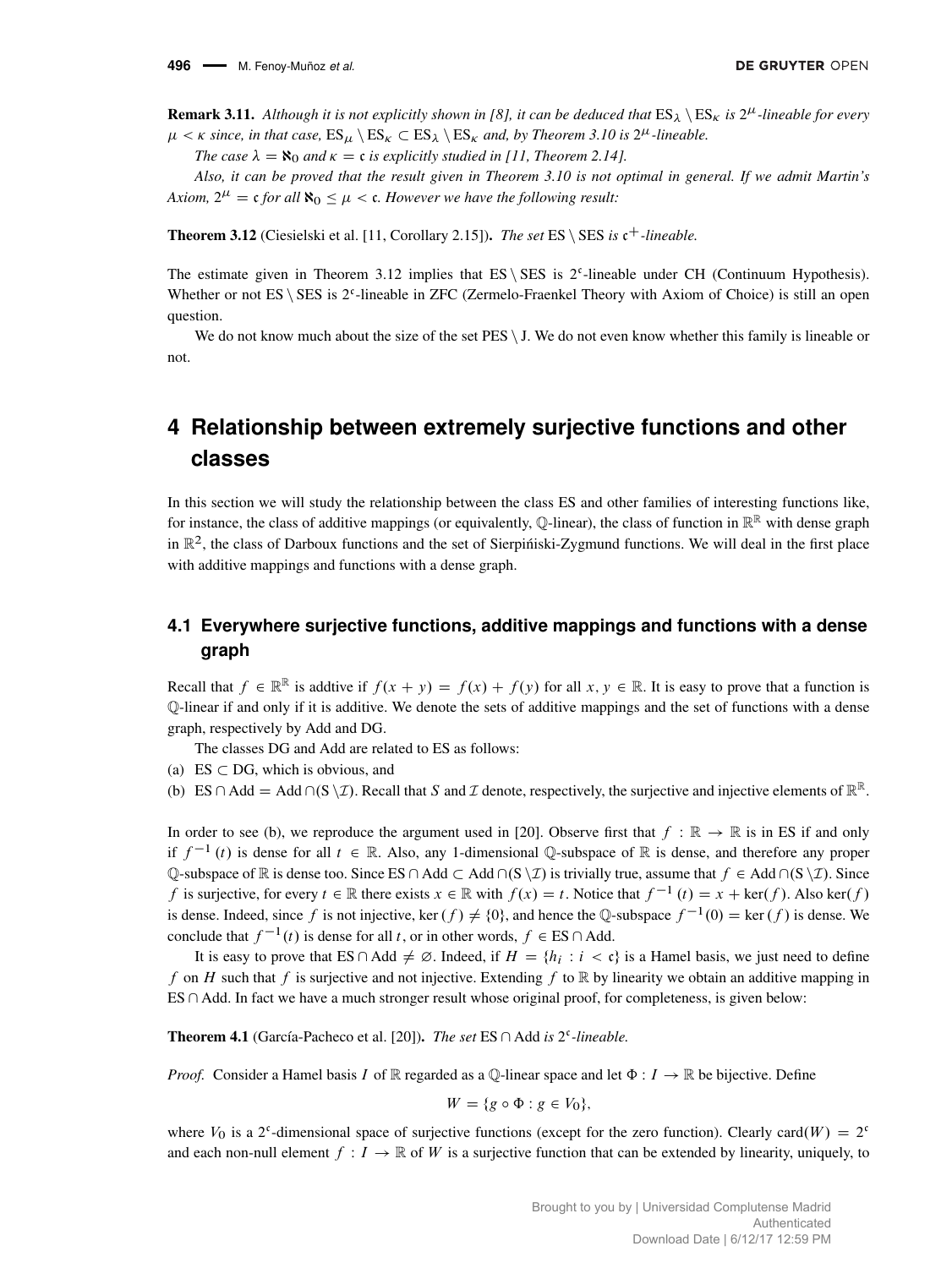a Q-linear mapping  $\bar{f} : \mathbb{R} \to \mathbb{R}$ . A moment's thought reveals that  $U = \{ \bar{f} : f \in W \}$  is in fact a 2<sup>c</sup>-dimensional space contained in  $(ES \cap Add) \cup \{0\}.$  $\Box$ 

It is interesting to observe that the non-null elements of the space  $V_0$  introduced in Lemma [3.1](#page-7-1) are not  $\mathbb{O}$ -linear. Indeed, using the terminology of the proof of Lemma [3.1,](#page-7-1) for each  $f \in V_0$  and  $x \in (0,1)$ , we have  $f(x) =$  $(H_A \circ \varphi)(x) = H_A (0, x_1, x_2, ...) = 0 \cdot \prod_{i=1}^{\infty} I_A(x_i) = 0$  from which f is neither injective nor lies in ES. Hence f cannot be Q-linear. It is still possible to prove that  $ES \setminus Add$  is not only empty, but also algebraically large. We give the proof for completeness.

**Theorem 4.2** (García-Pacheco et al., [\[20\]](#page-15-13)). *The set*  $ES \setminus Add$  *is*  $2<sup>c</sup>$ -*lineable.* 

*Proof.* Choose  $f \in ES \cap$  Add and define  $W = \{g \circ f : g \in V_0\}$  with  $V_0$  as in Lemma [3.1.](#page-7-1) It is easily seen that W is a  $2^{\mathfrak{c}}$ -dimensional space (isomorphic to  $V_0$ ) whose non-null elements are in ES.

On the other hand, if  $g \in V_0 \setminus \{0\}$ , since g is not additive, there exist  $x, y \in \mathbb{R}$  such that

$$
g(x + y) \neq g(x) + g(y).
$$

Let  $a, b \in \mathbb{R}$  be such that  $f (a) = x$  and  $f (b) = y$ . Then

$$
(g \circ f)(a + b) = g(f(a) + f(b))
$$
  

$$
= g(x + y)
$$
  

$$
\neq g(x) + g(y)
$$
  

$$
= (g \circ f)(a) + (g \circ f)(b),
$$

which shows that  $g \circ f$  is not additive. Hence  $W \subset (ES \setminus Add) \cup \{0\}$  and the proof is finished.

Next we study the lineability of the set  $DG \cap Add \setminus ES$ . We reproduce the original proof for completeness.

**Theorem 4.3** (García-Pacheco et al., [\[20\]](#page-15-13)). *The set*  $DG \cap Add \setminus ES$  *is* 2<sup>*c*</sup>-lineable.

*Proof.* Let I be a Hamel basis of R regarded as a Q-linear space. Fix  $i \in I$  and consider a bijection  $\phi : I \to I \setminus \{i\}$ . It is straightforward to prove that  $\phi$  can be extended by linearity to an injective Q-linear mapping  $\Phi : \mathbb{R} \to \mathbb{R}$ .

Observe that  $i \notin \Phi(\mathbb{R})$ . If there existed  $\alpha_1, ..., \alpha_k \in \mathbb{Q}$  and  $i_1, ..., i_k \in I$  such that  $\Phi(\alpha_1 i_1 + ... + \alpha_k i_k) = i$ , then  $\alpha_1\phi(i_1)+...+\alpha_k\phi(i_k)-i=0$ . The latter contradicts the fact that  $\{\Phi(i_1),...,\Phi(i_k),i\}$  is linearly independent.

It can also be proved that  $\overline{\Phi(\mathbb{R})} = \mathbb{R}$ . Indeed, choose  $\epsilon > 0$  and  $p \in \mathbb{R} \setminus \Phi(\mathbb{R})$ , and consider  $j \in I \setminus \{i\}$  and  $\alpha \in \mathbb{Q}$  such that  $|\alpha j - p| < \epsilon$ . Since there is  $s \in I$  with  $\phi(s) = j$ , we have that  $|\Phi(\alpha s) - p| = |\alpha \phi(s) - p|$ .  $|\alpha j - p| < \epsilon$ .

Define now

$$
U = \{ \Phi \circ g : g \in W \},
$$

where W is any 2<sup>c</sup>-dimensional linear space such that  $W \subseteq (ES \cap Add) \cup \{0\}$  (see Theorem [4.1\)](#page-10-2). It is clear that U is a 2<sup>c</sup>-dimensional linear space and that every non-null element of U is Q-linear and not surjective. Also, f maps every non-degenerate interval to  $\Phi(\mathbb{R})$ , which completes the proof.  $\Box$ 

To finish this section we have included a result on the elements of  $Add \ DG$ .

#### **Proposition 4.4.** *A function*  $f \in Add$  *is discontinuous if and only if*  $f \in DG$ *.*

*Proof.* Choose  $f \in Add$ . If  $f \in DG$ , then f is obviously discontinuous. If we assume now that f is not continuous, then f cannot be homogeneous, and hence there does not exist  $c \in \mathbb{R}$  such that  $f(x) = cx$  for all  $x \in \mathbb{R}$ . If we take  $x_1 \neq 0$ , there is  $x_2 \neq 0$  such that

$$
\frac{f(x_1)}{x_1} \neq \frac{f(x_2)}{x_2}.
$$

 $\Box$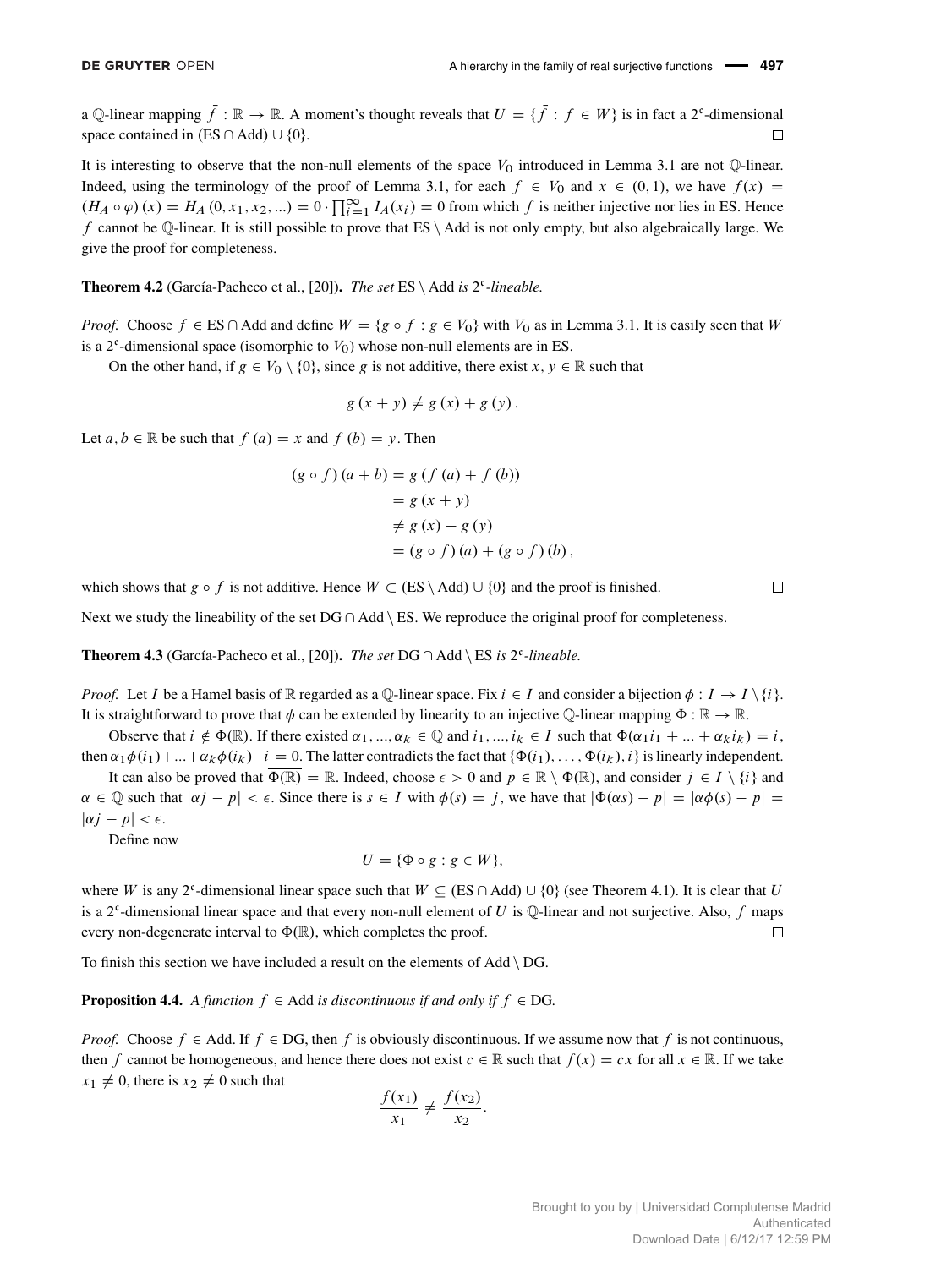$\Box$ 

 $\Box$ 

The vectors  $v_1 = (x_1, f(x_1))$  and  $v_2 = (x_2, f(x_2))$  are clearly linearly independent and therefore they generate R. If  $q_1, q_2 \in \mathbb{Q}$ , we can approximate  $q_1v_1 + q_2v_2$  to any vector v since  $\mathbb{Q}$  is dense in  $\mathbb{R}^2$ . Therefore

$$
q_1v_1 + q_2v_2 = q_1(x_1, f(x_1)) + q_2(x_2, f(x_2))
$$
  
=  $(q_1x_1 + q_2x_2, q_1f(x_1) + q_2f(x_2))$   
=  $(q_1x_1 + q_2x_2, f(q_1x_1 + q_2x_2)).$ 

Then

$$
\overline{\text{graph}(f)} = \overline{\{(x, y) : x = q_1x_1 + q_2x_2, y = f(x); q_1, q_2 \in \mathbb{Q}\}} = \mathbb{R}^2.
$$

In other words  $f \in DG$ .

The next section is devoted to the study of the linear structure of the set of the Daboux functions in  $\mathbb{R}^{\mathbb{R}}$ .

#### **4.2 Darboux functions**

We recall that  $f \in \mathbb{R}^{\mathbb{R}}$  is Darboux if it transforms intervals into intervals and that D represents the set of Darboux functions. Obviously  $ES \subset D$  and therefore D is  $2^c$ -lineable. We also have the following interesting results:

<span id="page-12-1"></span>**Theorem 4.5.** *The set*  $D \setminus ES$  *is* 2<sup>c</sup>-lineable.

*Proof.* Let V be a 2<sup>c</sup>-dimensional space in ES  $\cup$ {0}. For each  $f \in V$  let us define

$$
f^{\sharp}(x) = \begin{cases} 0 & \text{if } x \le 0, \\ f(\log x) & \text{if } x > 0. \end{cases}
$$

If we consider the 2<sup>c</sup>-dimensional linear space  $W = \{f^{\sharp} : f \in V\}$ , then it is plain that  $W \subset (D \setminus ES) \cup \{0\}$ .  $\Box$ 

<span id="page-12-2"></span>**Theorem 4.6.** *The set*  $S \ D$  *is*  $2^c$ -lineable.

*Proof.* Observe that the space V generated by the characteristic functions of subsets of  $(-\infty, 0]$  has cardinality 2<sup>o</sup> and hence it is 2<sup>c</sup>-dimensional. Let  $B_1 = \{e_\alpha : \alpha < 2^c\}$  be a basis for V. Now let us consider a basis  $B_2 = \{f_\alpha : \alpha < 2^c\}$  $\alpha < 2^c$  of  $V_0$ , where  $V_0$  is as in Lemma [3.1.](#page-7-1) If for each  $\alpha < 2^c$  we define

$$
g_{\alpha}(x) = \begin{cases} e_{\alpha}(x) & \text{if } x \leq 0, \\ f_{\alpha}(\log x) & \text{if } x > 0, \end{cases}
$$

then the span of  $\{g_\alpha : \alpha < 2^c\}$  is a 2<sup>c</sup>-dimensional space contained in  $(S \setminus D) \cup \{0\}$ .

#### **4.3 Sierpinski-Zygmund functions ´**

The construction of a Sierpiński-Zygmund function is motivated by the following result:

<span id="page-12-0"></span>**Theorem 4.7** (Blumberg [\[26\]](#page-15-14)). For every  $f \in \mathbb{R}^{\mathbb{R}}$  there exists a dense set  $Z \subset \mathbb{R}$  such that  $f|_Z$  is continuous.

The set Z provided in Blumberg's proof turns out to be countable. Sierpinski and Zygmund asked whether or not an uncountable set could be found satisfying Theorem [4.7.](#page-12-0) This led them in 1923 ([\[27\]](#page-15-15); see also [\[28,](#page-15-16) pp. 165,166]) to the construction of an instance of what nowadays it is known as a Sierpiński-Zygmund function. We recall that  $f \in \mathbb{R}^{\mathbb{R}}$  is Sierpinski-Zygmund if for every  $Z \subset \mathbb{R}$  with cardinality c, the restriction  $f|_Z$  is not continuous. We denote the set of Sierpiński-Zygmund functions by SZ.

If CH holds, the restriction of a Sierpinski-Zygmund function to any uncountable set cannot be continuous. The ´ Continuum Hypothesis is necessary in this setting. Shinoda proved in [\[29\]](#page-15-17) that if Martin's Axiom and the negation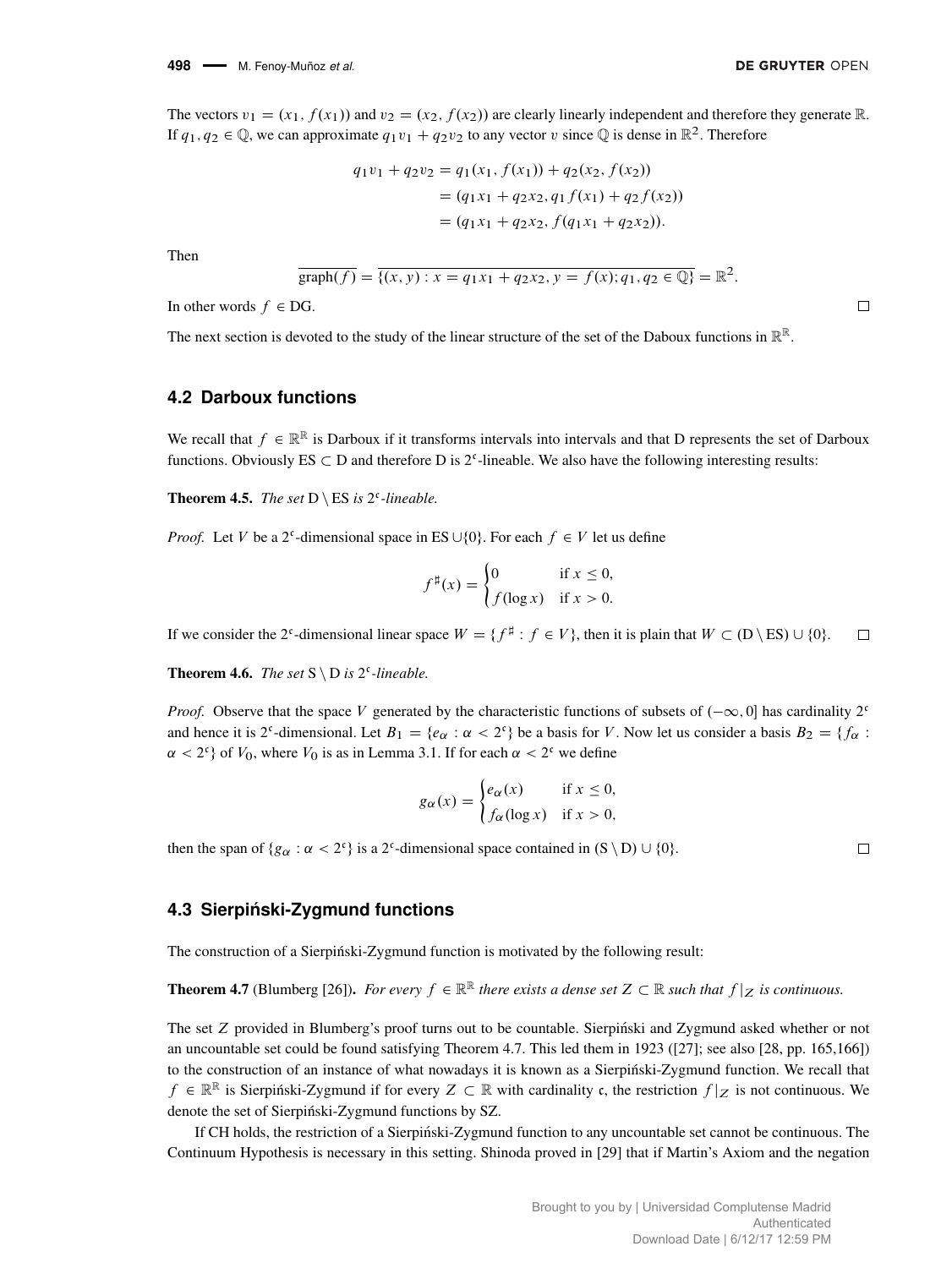of CH hold, and  $\aleph_0 < \kappa < \mathfrak{c}$  then for every  $f \in \mathbb{R}^{\mathbb{R}}$  there exists a set  $Z \subset \mathbb{R}$  of cardinality  $\kappa$  such that  $f|_Z$  is continuous.

It is interesting to observe that Sierpinski-Zygmund's example satisfies a stronger condition, namely  $f|z$  is not Borel for all  $Z \subset \mathbb{R}$  with card $(Z) = \mathfrak{c}$ , which is a stronger condition than that of the definition of Sierpinski-Zygmund function. This motivates the following definition

 $SZ(\mathcal{B}or) := \{ f \in \mathbb{R}^{\mathbb{R}} : \forall Z \subset \mathbb{R} \text{ with cardinality } \mathfrak{c}, \text{ the restriction } f|_Z \text{ is not Borel } \}.$ 

Obviously  $SZ(\beta or) \subset SZ$ . The question is whether or not  $SZ(\beta or) = SZ$  is undecidable under the usual set theoretic settings. However, if dec(Bor, C) denotes the minimal cardinal  $\kappa$  such that for every Borel function  $f: X \to \mathbb{R}$ there is a partition  $(X_\alpha)_{\alpha<\kappa}$  of X with  $f|_{X_\alpha}$  continuous for all  $\alpha<\kappa$ , then it can be proved that:

**Theorem 4.8** (Bartoszewicz et al., [\[8,](#page-15-11) Theorem 4.4]). *For the sets* SZ(Bor) and SZ we have:

- *1. If*  $\mathfrak{c}$  *is a successor cardinal and*  $\text{dec}(\mathcal{B}or, \mathcal{C}) = \mathfrak{c}$ *, then*  $SZ \neq SZ(\mathcal{B}or)$ *.*
- *2. If c is a regular cardinal and*  $\text{dec}(\mathcal{B}or, \mathcal{C}) < c$ *, then*  $SZ = SZ(\mathcal{B}or)$ *.*

Another interesting question to be considered is that the standard axioms of set theory (like ZFC) do not guarantee the existence of Sierpinski-Zygmund functions that are surjective or Darboux. However, the following can be proved ´ assuming stronger hypothesis:

**Theorem 4.9** (Ciesielski et al., [\[11\]](#page-15-12)). *If* cov $(M) = c$ , *i.e.*, *the union of less than continuum many meager sets does not cover*  $\mathbb{R}$ *, then*  $SZ \cap ES$  *is*  $c^+$ *-lineable.* 

Observe that Martin's Axiom (see [\[30\]](#page-15-18)) implies the condition  $cov(\mathcal{M}) = c$ . However, assuming different set of theoretic hypotheses, it is possible to prove that SZ and ES are even disjoint:

Theorem 4.10 (Balcernak et al., [\[31\]](#page-15-19)). *Under the CPA, Covering Property Axiom (see [\[32\]](#page-15-20) for details), we have that*  $SZ \cap (D \cup S) = \emptyset$  (*hence*  $SZ \cap ES = \emptyset$ *).* 

# **5 Conclusions and open questions**

The diagram in Figure [1](#page-13-0) shows how some of the classes introduced in this paper are related to each other.

<span id="page-13-0"></span>**Fig. 1.** Relationship between some of the classes mentioned in the paper where  $A \to B$  means  $A \subsetneq B$ . Observe that here  $\aleph_0$  <  $\kappa < c$ 

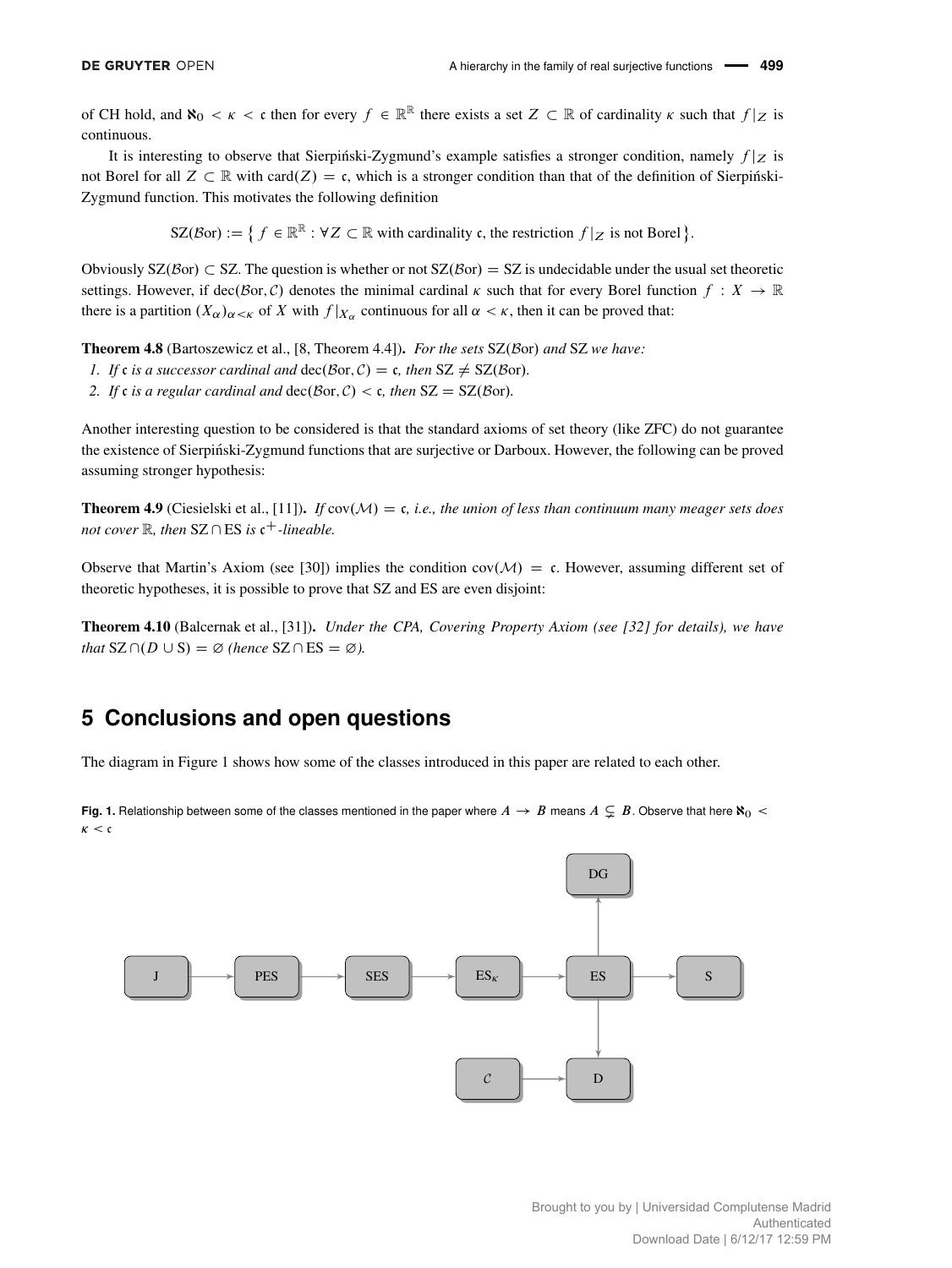Table [1](#page-14-2) summarizes all the results presented in Sections [3](#page-7-0) and [4.](#page-10-0) Observe that there are still three open questions:

- 1. We know that ES \ SES is  $c^+$ -lineable (see Theorem [3.12\)](#page-10-1). However, we do not know whether  $c^+$  is optimal or not.
- 2. The optimal lineability of  $ES_{\lambda} \setminus ES_{\kappa}$  with  $\aleph_0 < \lambda < \kappa < c$  is not known.
- 3. Nothing is known about the lineability of the set  $PES \setminus J$ .

<span id="page-14-2"></span>**Table 1.** Summary of the most important lineability results related to surjective functions

| Set                                                                              | Lineability                        | Reference   |
|----------------------------------------------------------------------------------|------------------------------------|-------------|
| J.                                                                               | 2 <sup>c</sup>                     | $[14]$      |
| <b>PES</b>                                                                       | 2 <sup>c</sup>                     | [15]        |
| <b>SES</b>                                                                       | 2 <sup>c</sup>                     | [15]        |
| $ES_{\kappa}$<br>$(\aleph_0 \leq \kappa \leq \mathfrak{c})$                      | 2 <sup>c</sup>                     | [15]        |
| ES                                                                               | 2 <sup>c</sup>                     | [3]         |
| $PES \setminus J$                                                                | ?                                  |             |
| $SES \setminus PES$                                                              | 2 <sup>c</sup>                     | $[15]$      |
| $ES \setminus SES$                                                               | $\geq c^{+}$                       | [15]        |
| $ES_{\lambda} \setminus ES_{\kappa}$ ( $\aleph_0 \leq \lambda < \kappa \leq c$ ) | $\geq 2^{\mu}$<br>$(\mu < \kappa)$ | [8]         |
| $S \setminus ES$                                                                 | 2 <sup>c</sup>                     | [15]        |
| $D \setminus ES$                                                                 | 2 <sup>c</sup>                     | Theorem 4.5 |
| $S \setminus D$                                                                  | 2 <sup>c</sup>                     | Theorem 4.6 |
| $ES \cap Add$                                                                    | 2 <sup>c</sup>                     | [20]        |
| $DG \cap Add \setminus ES$                                                       | 2 <sup>c</sup>                     | [20]        |
| $ES \setminus Add$                                                               | 2 <sup>c</sup>                     | [20]        |
| D                                                                                | 2 <sup>c</sup>                     | [3]         |
| $DG \setminus (ES \cup Add)$                                                     | 2 <sup>c</sup>                     | [20]        |

Besides lineability, another important tool used to measure the algebraic size of a family of functions is the notion of algebrability and strong algebrability.

- (a) We say that a family  $\mathcal{F} \subset \mathbb{K}^{\mathbb{K}}$  (i.e., the algebra of all the functions  $f : \mathbb{K} \to \mathbb{K}$ ) is  $\kappa$ -algebrable if  $\mathcal{F} \cup \{0\}$ contains a  $\kappa$ -generated subalgebra A of  $\mathbb{K}^{\mathbb{K}}$ , i.e., the minimal cardinality of the system of generators of A is  $\kappa$ .
- (b) We say that a family  $\mathcal{F} \subset \mathbb{K}^{\mathbb{K}}$  is strongly  $\kappa$ -algebrable if  $\mathcal{F} \cup \{0\}$  contains a  $\kappa$ -generated subalgebra A of  $\mathbb{K}^{\mathbb{K}}$ isomorphic to a free algebra.

Notice that it is not possible to construct an algebra of real surjective functions since  $f^2$  is never surjective if  $f \in \mathbb{R}^{\mathbb{R}}$ . However, there are a few nice results in the literature about algebras of surjective functions in  $\mathbb{C}^{\mathbb{C}}$ . We refer to [\[8\]](#page-15-11) for a complete account of results on algebrability of complex surjective functions. For instance, in [\[8\]](#page-15-11) it is proved that the family of complex Jones functions is strongly 2<sup>c</sup>-algebrable. Here a complex Jones function stands for a mapping  $f \in \mathbb{C}^{\mathbb{C}}$  such that for every closed set  $C \subset \mathbb{C}^2$  with uncountable projection on the first coordinate, we have that  $C$  meets the graph of  $f$ .

**Acknowledgement:** The first, second and third author are supported by the grant MTM 2015-65825-P.

## **References**

- <span id="page-14-0"></span>[1] Lebesgue H., Leçons sur l'intégration et la recherche des fonctions primitives, Gauthier-Willars, 1904
- <span id="page-14-1"></span>[2] Jones F.B., Connected and disconnected plane sets and the functional equation  $f(x) + f(y) = f(x + y)$ , Bull. Amer. Math. Soc., 48, 1942, 115–120